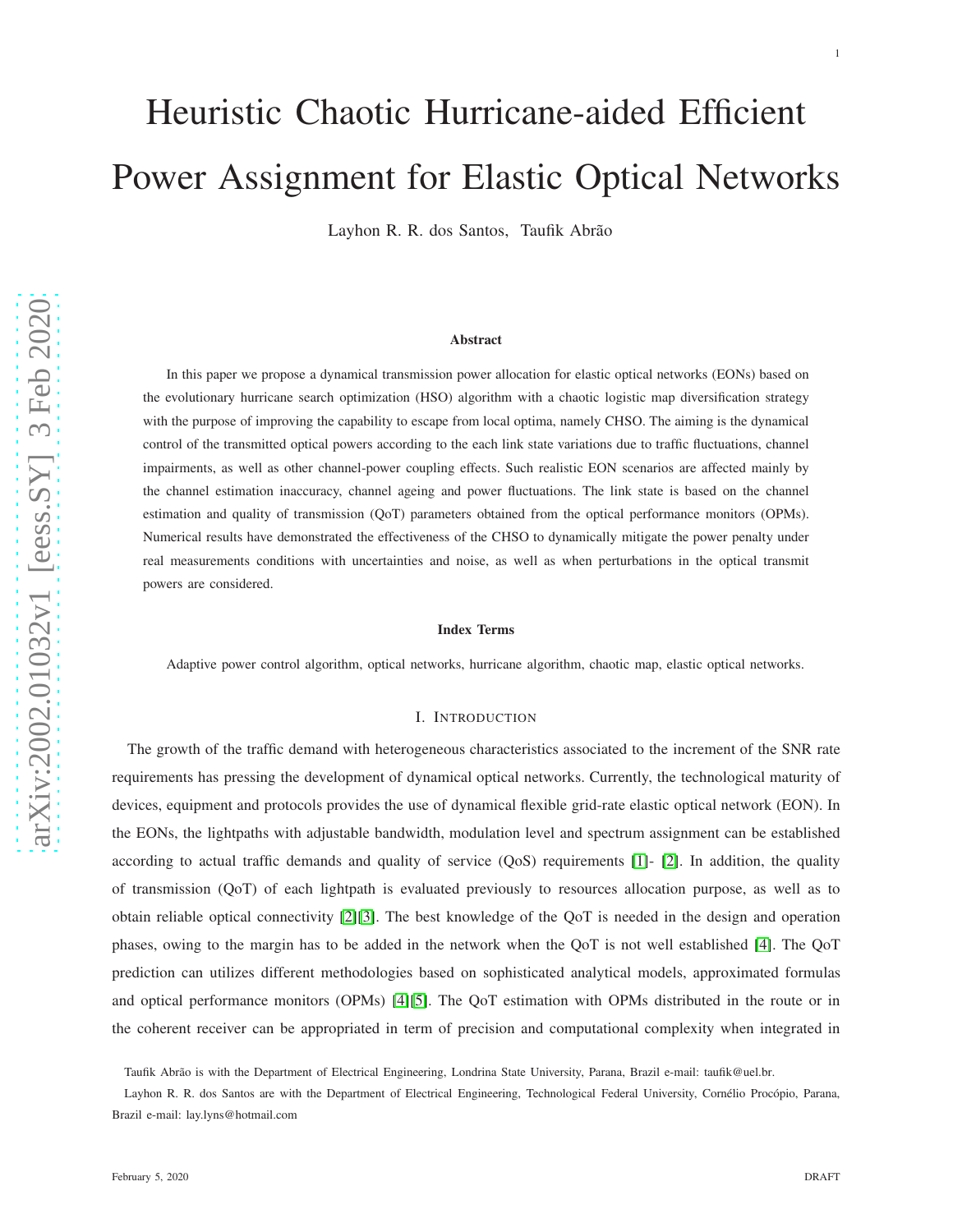to the active control plane to provide the link conditions in real time [\[1\]](#page-25-0)[\[3\]](#page-25-2). However, it is important to consider the limited accuracy of the OPMs that increase the measurements uncertainty considering the channel impairments (including linear and nonlinear effects), receiver architecture and noise, which decrease the performance of the channel state estimation [\[5\]](#page-25-4) [\[6\]](#page-26-0). In addition, the power dynamics related to the channel-power coupling effects, which are influenced by the network topology, traffic variation, physics of optical amplifiers and the dynamic addition and removal of lightpaths can cause optical channel power instability and result in QoT degradation [\[1\]](#page-25-0). Moreover, the interactions between lighpaths in some routes of the network can generate fluctuations to form closed loops and create disruptions.

The power, routing, modulation level and spectrum assignment (PRMS) is usually determinate in the planning stage of the network and margins are included considering the QoT inaccuracies, equipment ageing, inter-channel interference, as well as uncertainties of the optical power dynamics [\[7\]](#page-26-1)-[\[8\]](#page-26-2). However, there are some investigations to development of resource allocation algorithms based on OPMs with reduced margins, which have considered ageing and inter-channel interference to configurable transponders with launch powers [\[5\]](#page-25-4), regenerator placement [\[4\]](#page-25-3) and the optimization of the physical topology for power minimization [\[9\]](#page-26-3). These algorithms can be based on derivative-free optimization (DFO), constrained direct-search algorithms [\[5\]](#page-25-4), and mixed integer linear programming (MILP) [\[9\]](#page-26-3). Furthermore, in [\[6\]](#page-26-0) an adaptive proportional-integral-derivative (PID) with gains auto-tuning based on particle swarm optimization (PSO) to dynamically controls the transmitted power according to the OPMs measurements for mixed line rate (MLR) was proposed. Previous investigations for legacy single rate network for power control adjustment to the optical-signal-to-noise-ratio (OSNR) optimization considering the physical impairments were conducted based on a game-theory-based [\[10\]](#page-26-4) and (PID) back propagation (BP) neural networks [\[11\]](#page-26-5). Moreover, the power allocation optimization aiming at obtain energy-efficient optical CDMA systems using different programming methods is carried out in [\[12\]](#page-26-6). Such optimization methods including augmented Lagrangian method (ALM), sequential quadratic programming method (SQP), majoration-minimization (MaMi) approach, as well as Dinkelbach's method (DK) were compared under the perspective of performance-complexity tradeoff. The findings reported in the previous papers assume that there are no impact of queuing issues on the optical network convergence and performance. To highlight this important aspect, in [\[13\]](#page-26-7) the authors carried out a review on the role of the queuing theory-based statistical models in wireless and optical networks.

The contributions of this work include: a) proposing an effective power-efficient assignment strategy based on heuristic chaotic hurricane-aided approach; b) investigating systematically the CHSO input parameter optimization aiming at improving the performance-complexity tradeoff of the proposed algorithm; c) validating the proposed power allocation method for different realistic EON channel conditions, i.e., non-perfect monitoring of the OPMs, channel ageing effects, dynamical scenarios, including power instability, particularly in EONs.

The channel estimation in terms of QoT parameters obtained from the OPMs and deployed in the algorithm updating is illustrated in Fig. [1.](#page-2-0) The proposed scheme for the EONs power allocation is named hereafter the chaotic-hurricane search optimization (CHSO). Hence, normalized mean square error (NMSE), convergence, power penalty, probability of success and computational complexity are evaluated aiming to corroborate the effectiveness and efficiency of the proposed resource allocation strategy, specifically operating in EONs. Moreover, comparisons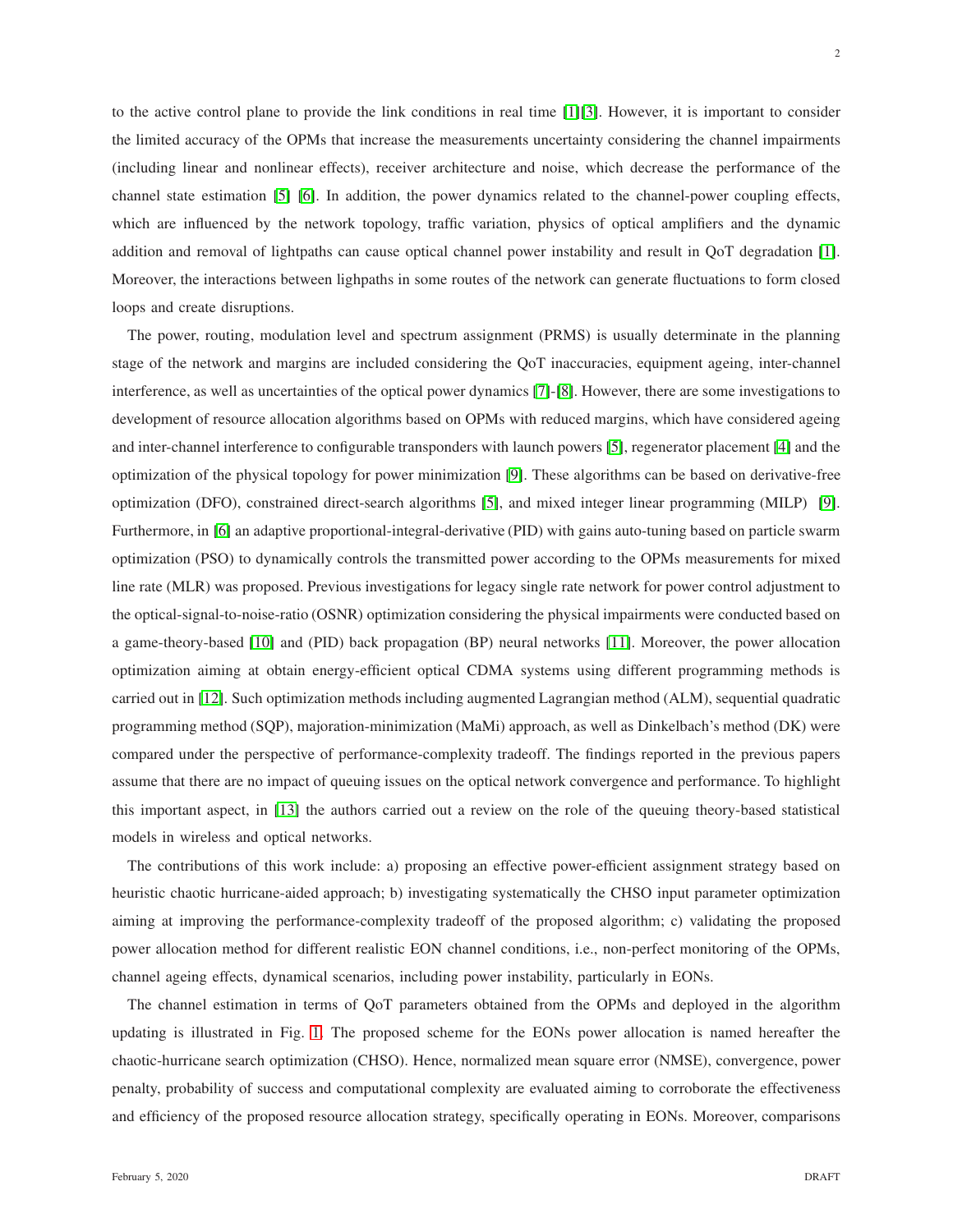have been performed assuming a convex optimization through the gradient descent (GD) [\[14\]](#page-26-8), [\[15\]](#page-26-9). Finally, powerefficient assignment by CHSO decrease the margins, improve the energy efficiency (EE), reduce the costs while attains a better performance-complexity tradeoff.



<span id="page-2-0"></span>Fig. 1. Elastic optical network topology highlighting the chaos heuristic-based power control block composed by a chaotic hurricane search optimization (CHSO) scheme based on QoT estimation.

### II. PROPOSED SCHEME

The proposed scheme utilizes the information collected from the OPMs to control dynamically the level of the launch power of the lightpaths. The power adjustment considers the QoT inaccuracies, equipment ageing, interchannel interference, as well as the variation of the optical power dynamics. Differently of the others approaches based on intelligent systems [\[14\]](#page-26-8), it is not necessary the training phase and the proposed scheme can be performed in near-real time. In addition, the power budget is determinate in the planning stage of the network and margins are included [\[2\]](#page-25-1) [\[4\]](#page-25-3) and the proposed scheme will act during the regular operation of the EON. For the proposed scheme it is considered that the lightpaths were previously established from the resource allocation algorithms associated with route, modulation, bandwidth and spectrum.

The proposed scheme continuously update the transmitter launch power for each lightpath in response to dynamic OPMs information, it is considered a communication delay between the OPMs in the receiver node, control plane and transmitter adjustment. This process can encompass the delay related to the duration of the OSNR estimation in the OPM, the control message transmission duration, the processing time, the actuation phase in the transmitter and the round-trip delay. In this sense, considering the current technology, each algorithm updating can be estimated in 100 ms or less [\[4\]](#page-25-3). Therefore, the time needed to close the loop related to the signal latency and the other operations needed for controlling the transmitted power is assured.

The proposed power allocation algorithm utilizes the chaotic hurricane, which is a new hybrid algorithm based on the hurricane search optimization (HSO) associated with probability distribution from the chaotic maps instead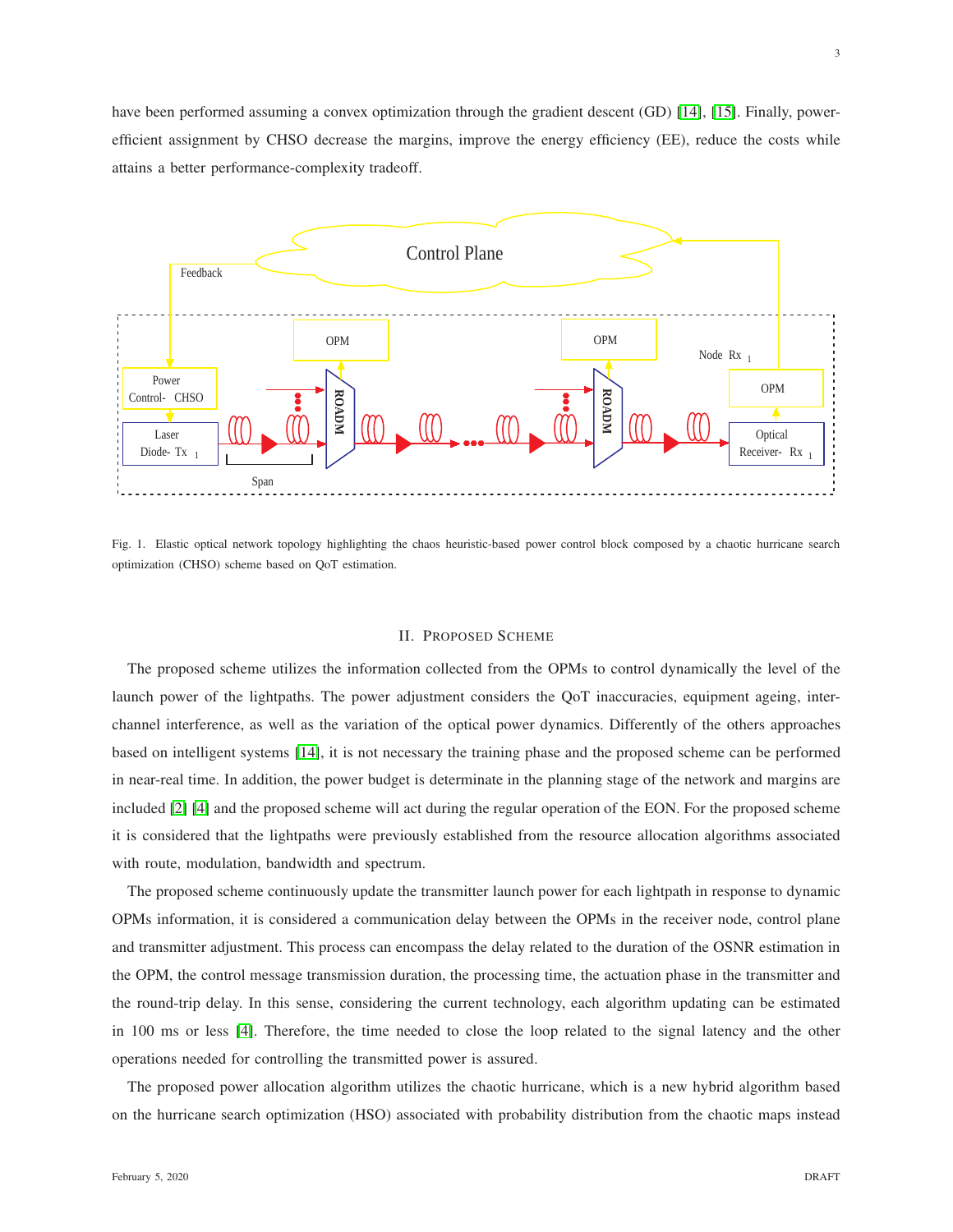of uniform distribution of the traditional HSO. The objective is obtain an algorithm with balance between the exploration (diversification) and the exploitation (intensification) to improve the algorithm capability to escaping of the local solutions and the amelioration of the velocity of the convergence without affecting the quality of the algorithm solutions [\[16\]](#page-26-10)-[\[17\]](#page-26-11).

The HSO is a metaheuristic algorithm for global optimization considering single-objective [\[18\]](#page-26-12) and multiobjective [\[19\]](#page-26-13) optimization problems, inspired by natural phenomena on the hurricanes behavior, where wind parcels move in a spiral course moving away from a low-pressure zone called the eye of the hurricane. These wind parcels search for possible new eye position, which represents a lower pressure zone to find out the optimal solution. The performance is very competitive compared to others metaheuristics optimization algorithms, such as gravitational search algorithm (GSA) and particle swarm optimization (PSO). Although there is a variety of optimization algorithms, the development of new optimization algorithms have been motivated by the no free lunch (NFL) theorems for optimization, which have proved that an universally efficient optimization algorithm does not exist. Moreover, the particularities and characteristics of the optimization problem strongly affects the capacity of the optimization algorithm to finding the optimal solution in global optimization problems [\[18\]](#page-26-12). Herein, it is important investigate several distinct optimization algorithms for different optimization problems considering the related aspects. In addition, the application of chaos theory alone or jointly with other algorithms such as ant colony algorithm (ACO) [\[16\]](#page-26-10), firefly algorithm (FA) [\[20\]](#page-26-14) and PSO [\[17\]](#page-26-11) have improved the optimization algorithms. Chaos presents a non-repetitive nature that increase the random search characteristics of the optimization methods, as well as increases the ability to get away from local solutions. In general, chaotic maps based on the complex behavior of a nonlinear deterministic system are utilized to optimization goal.

### III. PERFORMANCE EVALUATION

The EON physical layer is composed by transmitters with adjustable modulation format, SNR rate and level of launch power, an erbium-doped fiber amplifier (EDFA) per span, ROADMs and receivers with digital signal processing capability to compensate the dispersion effects. The ROADMs present equalization to compensate undesired spectrum tilting due to EDFAs. In addition, the EDFAs operated in an automatic gain controlled (AGC) mode according to each ROADM to achieve spectral tilt correction. The lightpaths are represented as Nyquist wavelength division multiplexing (WDM) superchannels with bandwidth

$$
\Delta f_i = \frac{\xi_i}{c_i}, \quad i = 1, \dots, M
$$
\n(1)

where  $\xi_i$  is the traffic demand data rate (Gbps) of the *i*th channel, M is the number of channels and  $c_i$  is the spectral efficiency defined by modulation format of the *i*th channel, Table [I.](#page-4-0) The  $\text{SNR}^*_{\text{B2B}}(c_i)$  is the back-to-back signal-to-noise ratio target for the ith channel required to achieve error-free considering forward-error-correction (FEC) codes with bit-error-rate requirement of  $BER^* = 4 \cdot 10^{-3}$ .

Hence, to obtain an appropriate QoT, the effective back-to-back signal-to-noise ratio for the channel  $i$  (SNRB2B,i) must be  $SNR_{B2B,i} \geq SNR_{B2B}^*(c_i)$ . This formulation can be defined as a problem of residual margin (RM). The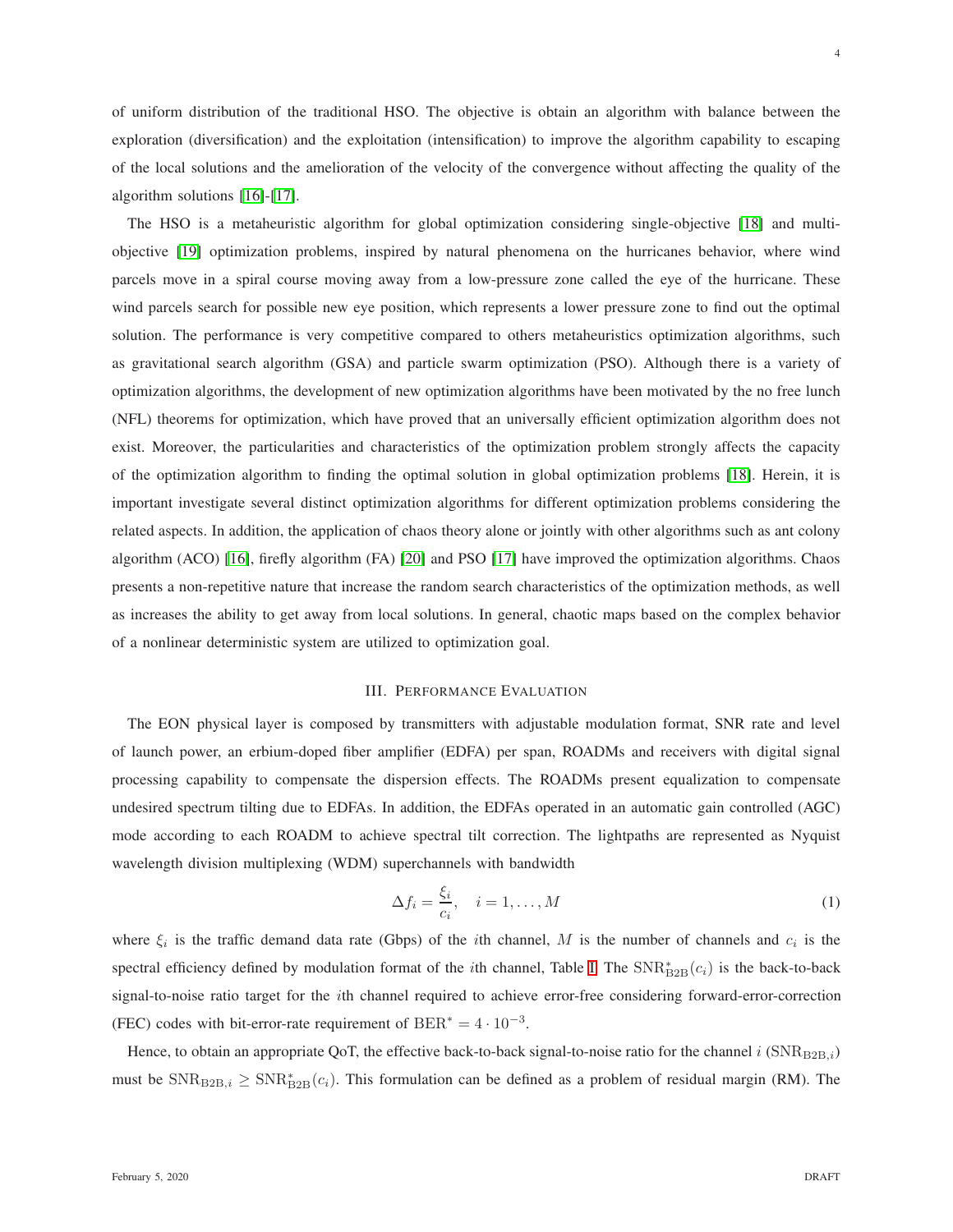TABLE I MODULATION FORMAT, SPECTRAL EFFICIENCY AND SNR

<span id="page-4-0"></span>

| Modulation format | Spectral Efficiency         | $SNR_{B2B}^*$ |
|-------------------|-----------------------------|---------------|
|                   | (bps/Hz)                    | (dB)          |
| <b>PM-BPSK</b>    | $\mathcal{D}_{\mathcal{L}}$ | 5.50          |
| PM-OPSK           | 4                           | 8.50          |
| PM-8OAM           | 6                           | 12.50         |
| <b>PM-16OAM</b>   | 8                           | 15.15         |
| <b>PM-32OAM</b>   | 10                          | 18.15         |
| PM-64OAM          | 12                          | 21.10         |

RM in the *i*th channel can be defined as [\[14\]](#page-26-8):

<span id="page-4-3"></span><span id="page-4-1"></span>
$$
\Psi_i = \frac{\text{SNR}_{\text{B2B},i}}{\text{SNR}_{\text{B2B}}^*(c_i)},\tag{2}
$$

while the RM in vector form is represented as  $\Psi = [\Psi_1, \Psi_2, \cdots, \Psi_M]^{1 \times M}$ . The concept of residual margin  $\Psi$  in WDM systems can be formulated as an optimization problem, which the objective is to minimize the RM of all the M WDM channels in the sense of  $\Psi^* = [1, \dots, 1]^{1 \times M}$ , while guaranteeing the QoT.

Such RM optimization problem can assume an optical network topology as static in a short-time due to the multistage traffic demand. Therefore, the optimization problem reduces to the efficient power assignment problem [\[5\]](#page-25-4):

$$
\begin{aligned}\n\text{minimize} \quad & J(\mathbf{p}) = \sum_{i=1}^{M} p_i = \mathbf{1}^T \mathbf{p} \\
\text{s.t.} \quad & (\text{C.1}) \quad \text{SNR}_{\text{B2B},i} \ge \text{SNR}_{\text{B2B}}^*(c_i) \\
& (\text{C.2}) \quad \xi_i \ge \xi_i^{\min} \\
& (\text{C.3}) \quad p_{\min} \le p_i \le p_{\max}\n\end{aligned} \tag{3}
$$

where  $\mathbf{p} = [p_1, p_2, \dots, p_M]^T$  is the optical power vector and  $p_i$  the transmitted power for the *i*th lightpath, subject to the constraints related to power budget and SNR required to achieve QoT [\[3\]](#page-25-2); moreover,  $\xi_i^{\min}$  is the SNR rate supported transmission,  $p_{\min}$  and  $p_{\max}$  is the minimum and maximum value considered as allowable transmitted power, respectively.

The quality of the RM optimization attained by different methods can be evaluated via the Euclidean distance between  $\Psi$  and  $\Psi^*$ . Mathematically, this is expressed as:

<span id="page-4-2"></span>minimize 
$$
J_1(\mathbf{p}) = ||\mathbf{\Psi}^* - \mathbf{\Psi}||_2
$$
  
s.t. (C.1), (C.2), (C.3) of eq. (3). (4)

From eq. [\(3\)](#page-4-1), the problem in the original form is not convex. Therefore, it do not guarantee the minimum global of  $\Psi$  applying nonlinear programming (NLP), because can to result in a solution that is far from global solution  $\Psi^*$ . In this sense, heuristic evolutionary optimization methods, such as the HSO, have the advantage of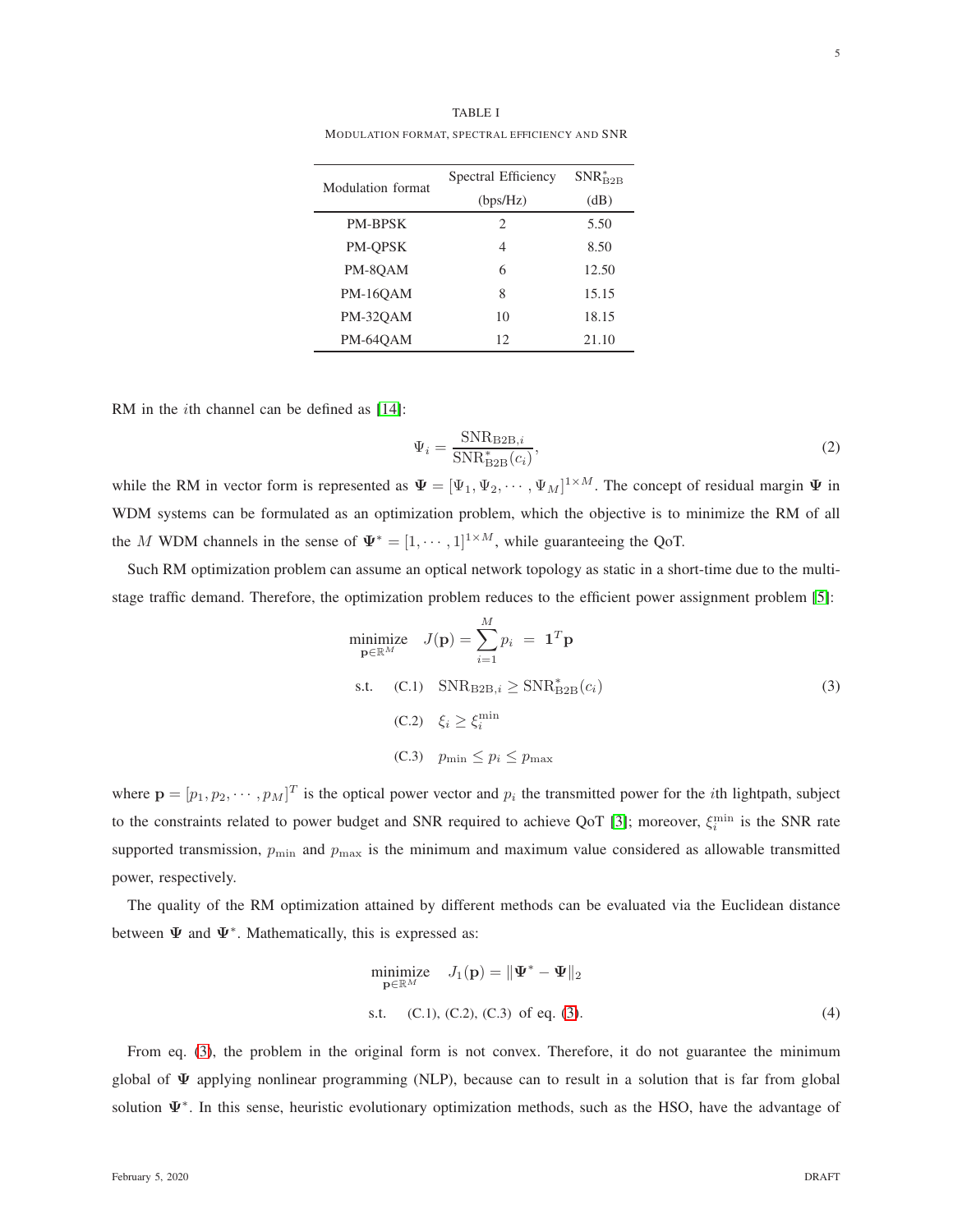achieving in a polinomial processing time an high quality solution, which is not necessary the optimum solution. For comparison purpose, in the numerical results it will be evaluated descent gradient (GD) proposed [\[15\]](#page-26-9) with convex formulation [\[14\]](#page-26-8). The first constraint from eq. [\(3\)](#page-4-1) is based on a Gaussian noise (GN) model to establishment the QoT in the lightpath [\[21\]](#page-26-15) [\[22\]](#page-26-16). The *i*th lightpath route is originated in the source  $s_i$  and destination  $d_i$  traversing the number of span of  $N_{s_i}$ , considering the number of spans shared with interfering jth lightpaths  $N_{s_{ij}}$ .

For the proposed evaluation scenario in Fig. [1,](#page-2-0) it is considered that the ith lightpath characteristics such as modulation formats, routes, and spectral orderings of all the connections were previously determined, and it includes the design margin  $M_d(\tau)$  due to the QoT model inaccuracies and ageing margin of the transponder  $M_t(\tau)$  on its sensitivity, modeled as a function of time  $\tau$ . Hence, the SNR<sub>B2B,i</sub> for the *i*th channel can be defined by:

<span id="page-5-0"></span>
$$
SNR_{B2B,i}(\tau) = SNR_i(\tau) - M_d(\tau) - M_t(\tau)
$$
\n
$$
(5)
$$

where the parameters from eq. [\(5\)](#page-5-0) can be modeled as linear or nonlinear functions of time  $\tau$  [\[4\]](#page-25-3). Herein, we have adopted the following linear function of  $\tau$ :

$$
M_t(\tau) = \frac{M_t(\tau_{\text{end}}) - M_t(\tau_0)}{\Delta \tau} \cdot \tau
$$
\n(6)

where  $M_t(\tau_{\text{end}})$  and  $M_t(\tau_0)$  are the transponder margin for End-of-Life (EoL) and Begin-of-Life (BoL) time, respectively, while  $\Delta \tau = \tau_{end} - \tau_0$  is the network's lifetime. Besides, the first term SNR<sub>i</sub>( $\tau$ ) assumes GN model, while includes the linear and nonlinear noise effects for the *i*th channel [\[21\]](#page-26-15):

$$
SNR_i(\tau) = \frac{p_i}{\left[G_i^{ASE}(\tau) + G_i^{SCI}(\tau) + G_i^{XCI}(\tau)\right] \Delta f_i}
$$
\n(7)

where  $G_i$  is the power spectral density (PSD) in [W/Hz] of the *i*th channel,  $G_i^{\text{ASE}}(\tau)$  is the amplified spontaneous noise (ASE) noise,  $G_i^{\text{SCI}}(\tau)$  is the self-channel interference (SCI), and  $G_i^{\text{XCI}}(\tau)$  the cross-channel interference (XCI) for the ith channel.

The PSD of the ASE noise is given by [\[4\]](#page-25-3)[\[21\]](#page-26-15):

<span id="page-5-1"></span>
$$
G_i^{\text{ASE}}(\tau) = hvN_e \left( \sum_{n_r=1}^{N_i^{\text{80ADM}}} (A_{e,i}^{\text{ROADM}} - 1) + \sum_{e=1}^{N_i^{\text{span}}} (A_{e,i}^{\text{span}} - 1) \right)
$$
(8)

where h is the Planck's constant, v is the carrier frequency,  $N_e$  is the noise figure of the EDFA,  $N_i^{\text{ROADM}}$  and  $N_i^{\text{span}}$ are respectively the span and ROADM number of the *i*th user.  $A_{e,i}^{ROADM}(\tau)$  and  $A_{e,i}^{span}(\tau)$  are the losses of the *eth* span and eth ROADM from the ith user, respectively, being the last given by:

<span id="page-5-2"></span>
$$
A_{e,i}^{\text{span}}(\tau) = L_{e,i} \cdot \alpha_{\text{loss}}(\tau) + c_{e,i} \cdot c_{\text{loss}}(\tau) + s_{e,i} \cdot s_{\text{loss}}(\tau)
$$
\n(9)

where for the eth span of the *i*th user, the  $L_{e,i}$  is span length;  $c_{e,i}$  is connection number, and  $s_{e,i}$  is the splice number; while  $\alpha_{\text{loss}}$ ,  $c_{\text{loss}}(\tau)$  and  $s_{\text{loss}}(\tau)$  can be modeled as functions of time, representing the fiber attenuation, the connector's loss and the splice loss, respectively [\[4\]](#page-25-3).

The PSD of the SCI noise is given by:

$$
G_i^{\text{SCI}}(\tau) = \frac{3\gamma^2}{2\pi\alpha|\beta_2|} \sinh^{-1} \left(\frac{\pi^2|\beta_2|}{2\alpha}\Delta f_i^2\right) G_i^3 N_{s_i}
$$
(10)

being  $\gamma$  the nonlinear parameter and  $\beta_2$  is the is the group velocity dispersion.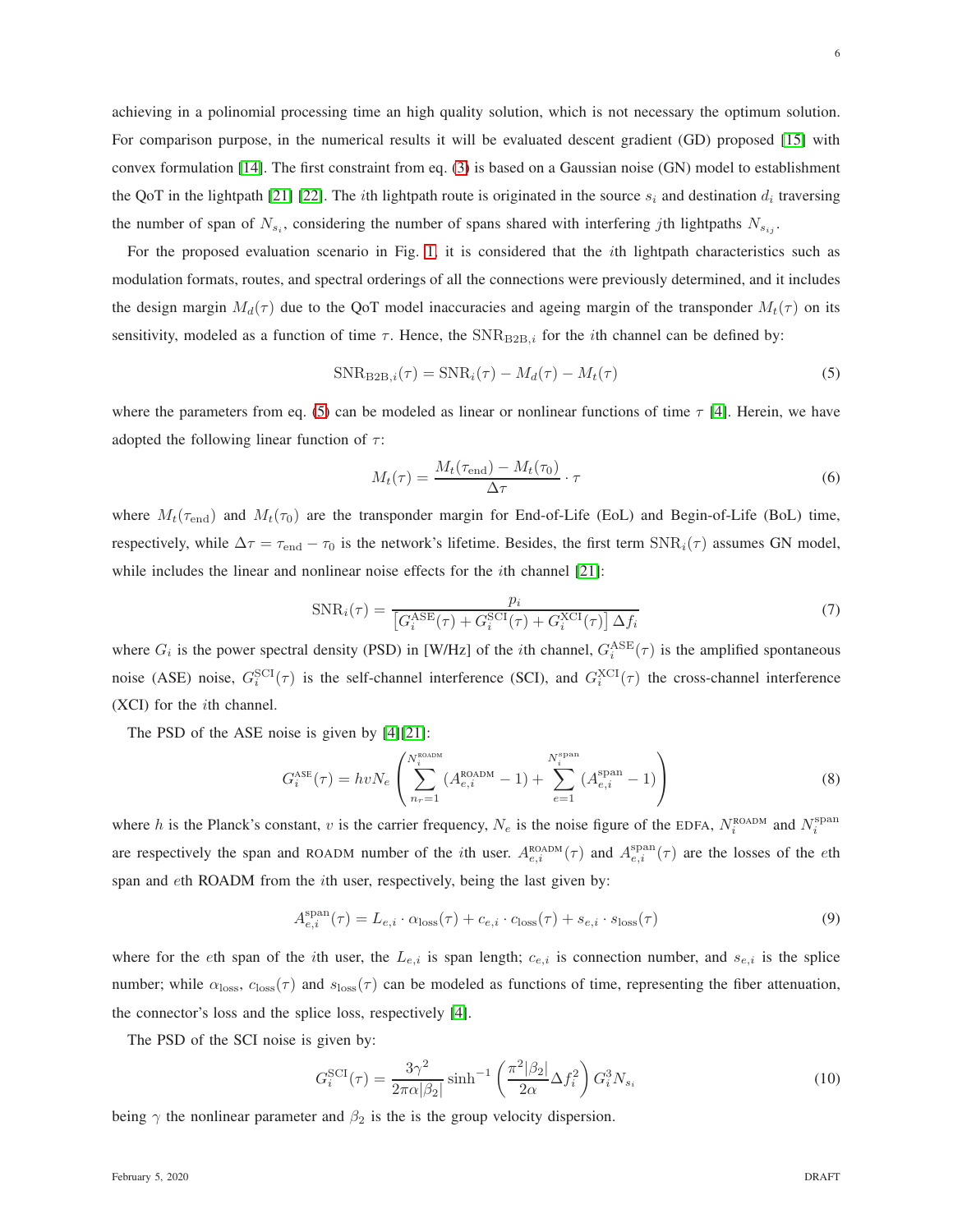The PSD of the XCI noise is given by [\[21\]](#page-26-15),

$$
G_i^{\text{XCI}}(\tau) = \frac{6\gamma^2}{\alpha^2} G_i \sum_{j \neq i} \frac{\alpha}{4\pi |\beta_2|} \log \left| \frac{|f_i - f_j| + \Delta f_j/2}{|f_i - f_j| - \Delta f_j/2} \right| G_j^2 N_{s_i}
$$
(11)

being  $G_j$  the PSD of jth interfering channels. Therefore, can be obtained a bit error rate (BER) expressed as a function of the SNR, which takes into account the baud-rate, FECs limit BER and the modulation format of the *i*th channel  $[23]$   $[24]$ , as follows:

$$
BER_i = \vartheta(\text{SNR}_{\text{B2B},i})\tag{12}
$$

where the function  $\vartheta(\cdot)$  is defined by modulation format [\[4\]](#page-25-3).

The QoT prediction consists of developing a systematic procedure for the evolution of the vector p in order to reach the optimum value  $p^*$ , based on the  $SNR_i$ ,  $SNR_{B2B}(c_i)$ ,  $BER_i$ ,  $BER_i^*$  values. Theses values are monitored by OPMs at add, through and drop node by channel estimation and reported to the control plane to guarantee the QoT. The channel estimation quality is affected by three main assumptions:

1) non-perfect monitoring of the OPMs considering their limited accuracy due to channel impairments (linear and nonlinear effects) and the receiver architecture, as well the noise measurement and peaks occurrence caused by polarization mode dispersion (PMD) effects [\[2\]](#page-25-1), [\[4\]](#page-25-3), [\[6\]](#page-26-0), [\[25\]](#page-26-19), [\[26\]](#page-26-20). Theses uncertainties can be modeled as a random variable  $\delta_i$  added to the SNR<sub>i</sub>, which follows a Log-Normal distribution  $\mathcal{LN}(\mu, \sigma)$ . Therefore, the estimated  $SNR_i$  can be modeled by [\[6\]](#page-26-0):

$$
\widehat{\text{SNR}}_i = \text{SNR}_i (1 + \epsilon_i) \quad \forall_i, \ \epsilon_i \sim \mathcal{LN}(\mu, \sigma) \tag{13}
$$

- 2) ageing resulting from increases fiber losses due to splices to repair fiber cut, detuning of the lasers leading to misalignment with optical filters in the intermediate and add/drop nodes. These values can be modeled by eqs. [\(8\)](#page-5-1)-[\(9\)](#page-5-2) as function of time  $\tau$ , assuming the parameter values based on Begin-of-life (BoL) and End-of-life (EoL) in an elastic optical network.
- 3) power instability resulting from power variations due linear and nonlinear effects associated to the optical fiber and coupling, both influenced by traffic variation, network topology, physic aspects of the EDFA and ROADM at add/drop channel, and unpredictability of fast time-varying penalties, such as polarization effects. Theses values can be modeled as a power perturbation in the input power of the ith user:

<span id="page-6-0"></span>
$$
p_i^{\circ}[n] = \text{pert}[n] + 10\log_{10}\frac{p_i}{10^{-3}} \qquad [\text{dBm}]
$$
 (14)

where the power perturbation function is modeled as

$$
pert[n] = A^n \cdot \sin(n\pi/2),\tag{15}
$$

with  $A^n$  being the peak of the perturbation in [dB], n is a discrete-time index, and  $p_i$  the nominal transmitted power for the ith lightpath. This model assumes power fluctuations propagation across the network nodes [\[6\]](#page-26-0).

The full knowledge of the QoT parameters during the estimation of the ith channel increases reliability and enables design solutions considering the p<sup>∗</sup> for different bit rates requirement in the lightpath. In this sense, mixed line rates (MLR) networks have focused on optimum launch power, obtaining suitable cost minimization [\[27\]](#page-26-21), combined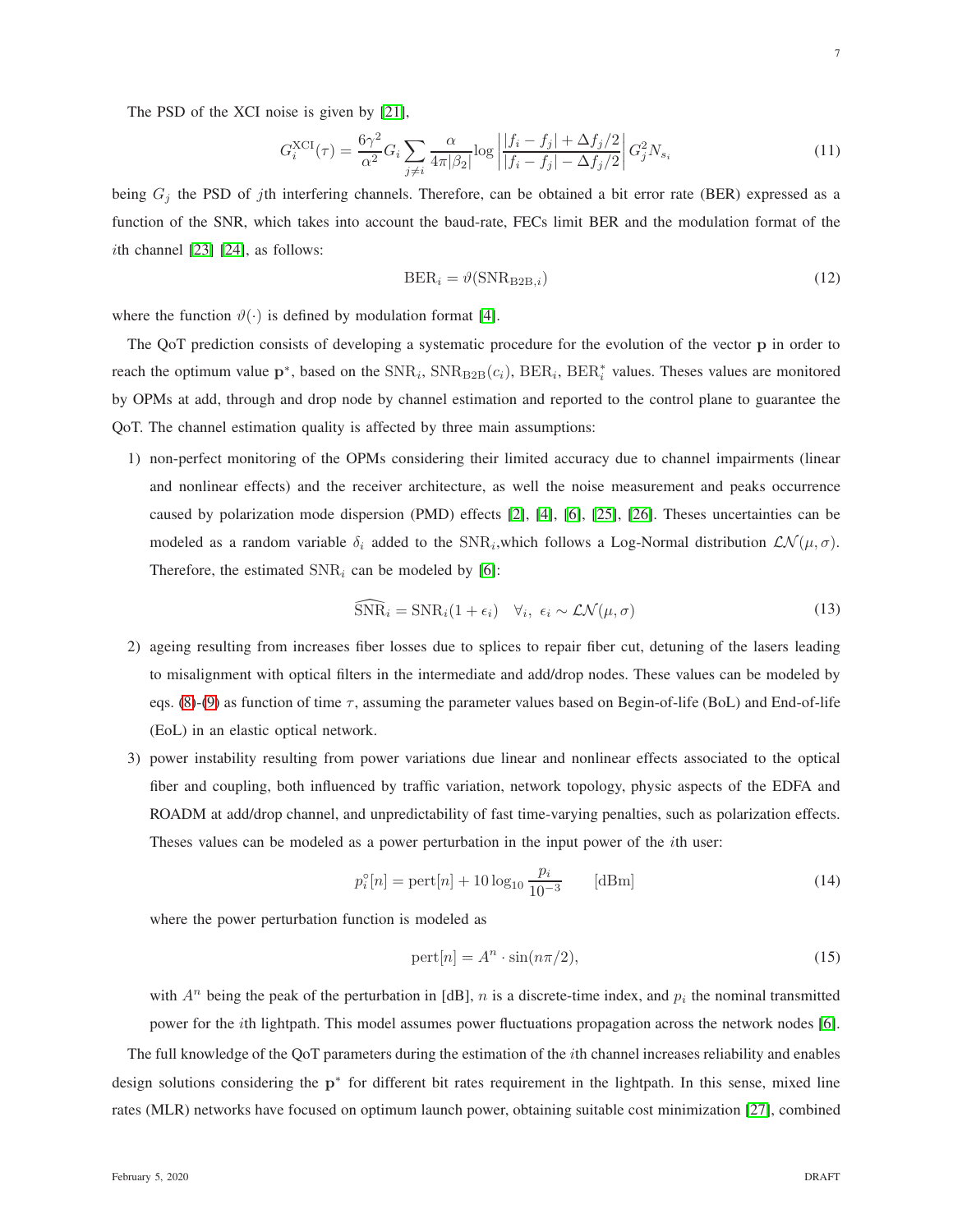improving the launch power versus regenerator placement tradeoff [\[29\]](#page-26-23). However, when the QoT parameters for the ith channel is not known perfectly, power penalty (PP) occurs, being modeled as:

$$
\bar{p}_i(n) = 10 \cdot \log\left(\frac{p_i(n)}{p_i^*}\right) \qquad [dB] \tag{16}
$$

where  $p_i(n)$  is the launch power at the *n*th iteration evaluated by the proposed scheme and  $p_i^*$  is the optimal launch power obtained in the static planning phase. The  $p_i^*$  value is defined considering the perfect knowledge of the QoT parameters [\[5\]](#page-25-4). Negative values of  $\bar{p}_i$ , i.e,  $\bar{p}_i^-$ , mean that the measured BER did not reach the BER<sup>\*</sup>, while positive values  $(\bar{p}_i^+)$  mean that the BER<sup>\*</sup> is reached with expenditure energy. Therefore, for availability of the *i*th lightpath, the margins  $(m_i)$  should satisfying the condition of  $m_i \ge \overline{p_i}$ .

In context of margins, in [\[30\]](#page-27-0) a system margin (SM) is adjusted by a ML based on the maximum-likelihood principles to improve the QoT prediction of new lightpaths. The predict parameters can provided more accurate QoT of not-already-established lightpaths compared to the limited amount of information available at the time of offline system design. In [\[11\]](#page-26-5) is proposed a ML-based classifier to predict if the candidate lightpath presents suitable bit error rate (BER) considering the traffic volume, modulation format, lightpath total length, length of its longest link, and number of lightpath links. To train of the ML classifier is based on the OPMs or in the BER simulation, which is utilized in the absence of real field data. In [\[14\]](#page-26-8) is performed the optimization of transmitted power to maximize minimum margin and to maximize a continuously variable data rate. The Gaussian noise nonlinearity model is utilized to expresses the SNR in each channel as a convex function of the channel powers. Convex optimization is performed with objectives of maximizing the minimum channel margin.

Therefore, the progress in the network planning, design and active operation control has become margins an important resource to be optimized [\[2\]](#page-25-1)[\[4\]](#page-25-3). In this sense, the margin in each lightpath should be as little as possible to ensure guarantee reliable optical connectivity. The reducing of the excess margin can be utilized to increase the maximum transmission distance, reduce the number of regenerators, as well as postpone the installation of more robust transponders than are closely necessary in the beginning of the network operation [\[25\]](#page-26-19). Several efforts have been made to become the margins variable and adjustable to increase the network capacity and decrease the costs of the network implantation and operation [\[1\]](#page-25-0)- [\[6\]](#page-26-0). In this sense, the determination of the level of transmitted power is performed in the planning stage of the network and a SM is included considering the uncertainties of the OPMs measurements and optical power dynamics [\[7\]](#page-26-1)[\[21\]](#page-26-15).

# IV. ADAPTIVE-CHAOTIC HURRICANE SEARCH OPTIMIZATION

In the HSO, the eye (lower pressure zone) is related to the best solution of the hurricane structure and can be represented at nth iteration by the matrix  $P[n] = [\mathbf{p}_1[n] \ \mathbf{p}_2[n] \cdots \ \mathbf{p}_K[n]]^T \in \mathbb{R}^{K \times M}$ , which is composed by K wind parcels, defined as  $\mathbf{p}_k[n] = [p_{k,1}[n], p_{k,2}[n], \cdots, p_{k,M}[n]] \in \mathbb{R}^{1 \times M}$ , while the hurricane eye is the best candidate vector solution at nth iteration, written as  $\hat{\mathbf{p}}[n] = [\hat{p}_1[n], \hat{p}_2[n], \cdots, \hat{p}_M[n]] \in \mathbb{R}^{1 \times M}$ . Besides, the parameter K is composed by wind parcels factor  $N_w$  and M channels, resulting  $K = M \cdot N_w$ . The pressure function at the *n*th iteration for the hurricane eye  $p_{\hat{p}}[n]$ , as well as for the candidate solutions  $p_{\mathbf{P}_k}[n]$  is measured by athe fitness function in eq. [\(4\)](#page-4-2), *i.e.*, pressure( $\hat{\mathbf{p}}[n]$ ) =  $vJ_1(\hat{\mathbf{p}}[n]$ ), where v is a constant.

8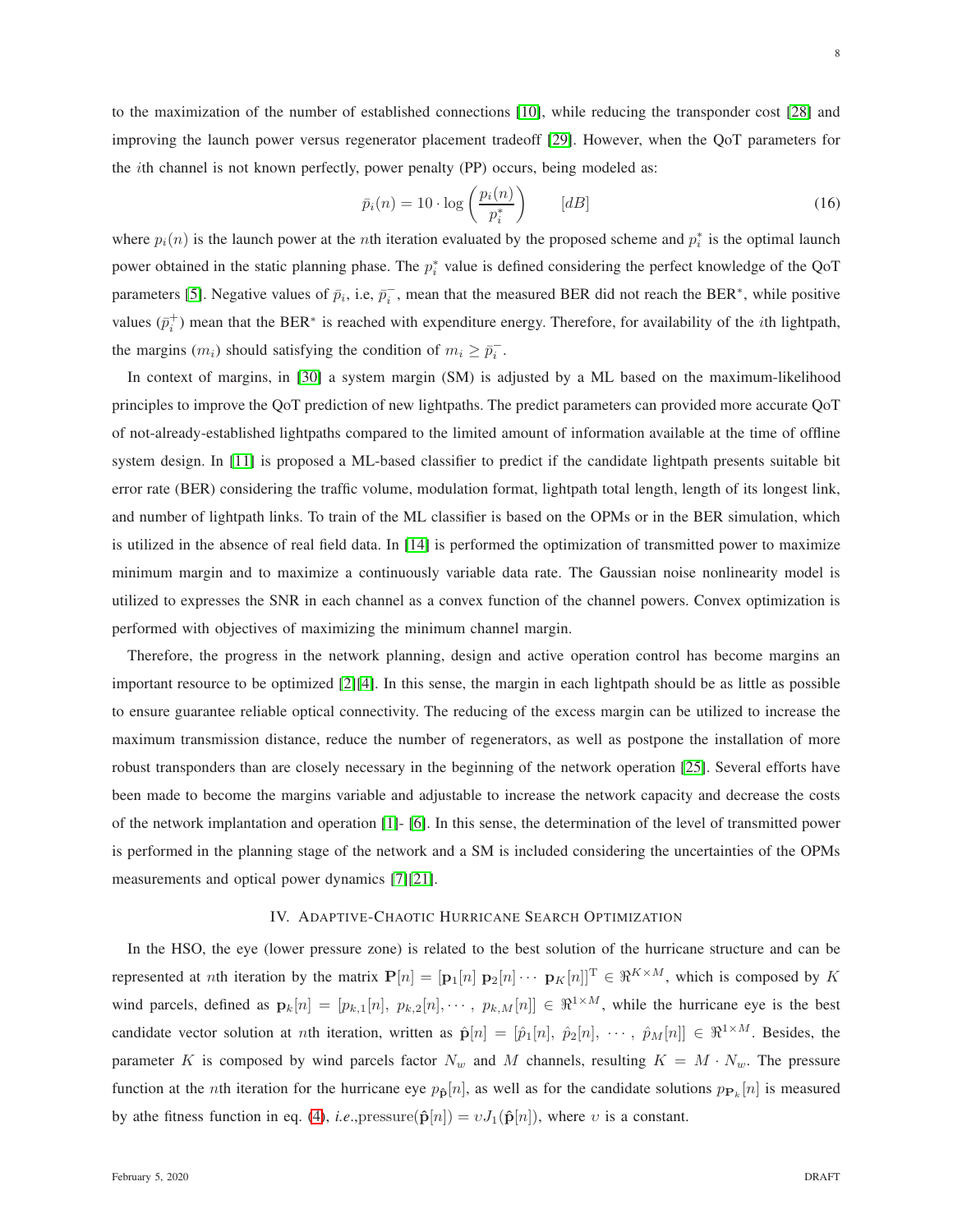The kth wind parcel on the *n*th iteration moves around the eye according to:

<span id="page-8-0"></span>
$$
r_k[n](\theta_k[n]) = r_0 \cdot \exp(z_k[n] \cdot \theta_k[n]),\tag{17}
$$

where  $r_k[n]$  and  $\theta_k[n]$  are respectively the radial and angular coordinate of the power increasing of the kth wind parcel at the *n*th iteration. The variable  $r_0$  represents the initial value of  $r_k[n]$  and From eq. [\(17\)](#page-8-0), the variable  $z_k[n]$  is the rate of the increase of the spiral at nth iteration. Indeed, the behavior of the kth wind parcel in the nth iteration follows a logarithmic spiral pattern [\[18\]](#page-26-12). The system evolves looking for a lower pressure zone (new eye position) in the search space. Once a new lower pressure is discovered, its position becomes the eye and the process starts over again [\[18\]](#page-26-12).

As the increasing  $z_k[n]$  on the kth wind parcel at the nth iteration is unknown, in the traditional HSO [\[18\]](#page-26-12) it is adopted a random variable with uniform distribution, i.e.,  $z_k[n] \sim U \in \mathcal{U}[0,1]$ . However, in this work we propose a chaotic mechanism combined to HSO (namely hereafter C-HSO) in which a one dimensional *logistic map* assign random values to  $z_k[n]$ . Such chaotic logistic map is related to the dynamics of the biological population with the chaotic distribution features [\[16\]](#page-26-10)-[\[17\]](#page-26-11), obtained by the recursive equation:

<span id="page-8-1"></span>
$$
z_k[n+1] = \mu \cdot z_k[n](1 - z_k[n]),\tag{18}
$$

where  $z_k[n] \in [0,1]$  is the chaotic variable and  $\mu$  is the control parameter in the range  $0 < \mu \leq 4$  [\[16\]](#page-26-10) [\[17\]](#page-26-11). The assumed  $z_k[n]$  values brings randomness to the search step when compared with uniform distribution.

From eq. [\(17\)](#page-8-0) and [\(18\)](#page-8-1), the power updating of two consecutive channels associated to the kth wind parcel at the nth iteration is given by:

<span id="page-8-2"></span>
$$
p_{k,i}[n] = r_k(\theta_k[n]) \cos(\theta_k[n]) + \hat{p}_i[n]
$$
  
\n
$$
p_{k,i+1}[n] = r_k(\theta_k[n]) \sin(\theta_k[n]) + \hat{p}_{i+1}[n]
$$
\n(19)

where  $i = (k \mod h) + 1$  corresponds to the *i*th user from the *k*th parcel updating, mod is the modulo operator and  $h = M - 1$  is the number of groups that represents K wind parcels. Each group is denoted by  $\mathcal{G}_i$ , representing the power updating of two specific channels from  $\mathbf{p}_k$ , as in eq. [\(19\)](#page-8-2), resulting  $\mathbf{p}_k \subset \mathcal{G}_i$ .

The  $\theta_k[n]$  updating from eq. [\(19\)](#page-8-2) is defined by concept of velocity variation of the kth wind parcel in the nth iteration, which is given by:

$$
\omega_k[n] = \omega_{\text{max}} \cdot \left(\frac{r_k[n]}{p_{\text{max}}}\right) \quad \text{if} \quad r_k[n] < p_{\text{max}}
$$
\n
$$
\omega_k[n] = \omega_{\text{max}} \cdot \left(\frac{p_{\text{max}}}{r_k[n]}\right)^{z_k[n]} \quad \text{if} \quad r_k[n] > p_{\text{max}} \tag{20}
$$

where  $\omega_k[n]$  is a tangential velocity of the kth wind parcel at nth iteration,  $\omega_{\text{max}}$  is the maximum tangential velocity adopted for all the wind parcels,  $p_{\text{max}}$  is the transmission power maximum and  $z_k[n]$  is a shape parameter related to the fit data at nth iteration [\[18\]](#page-26-12). Thus, the  $\theta_k[n]$  updating at the nth iteration is given by:

$$
\theta_k[n] = \theta_k[n] + \omega_k[n] \qquad \text{if} \quad r_k[n] < p_{\text{max}}
$$
\n
$$
\theta_k[n] = \theta_k[n] + \omega_k[n] \left(\frac{p_{\text{max}}}{r_k[n]}\right)^{z_k[n]} \qquad \text{if} \quad r_k[n] > p_{\text{max}}.\tag{21}
$$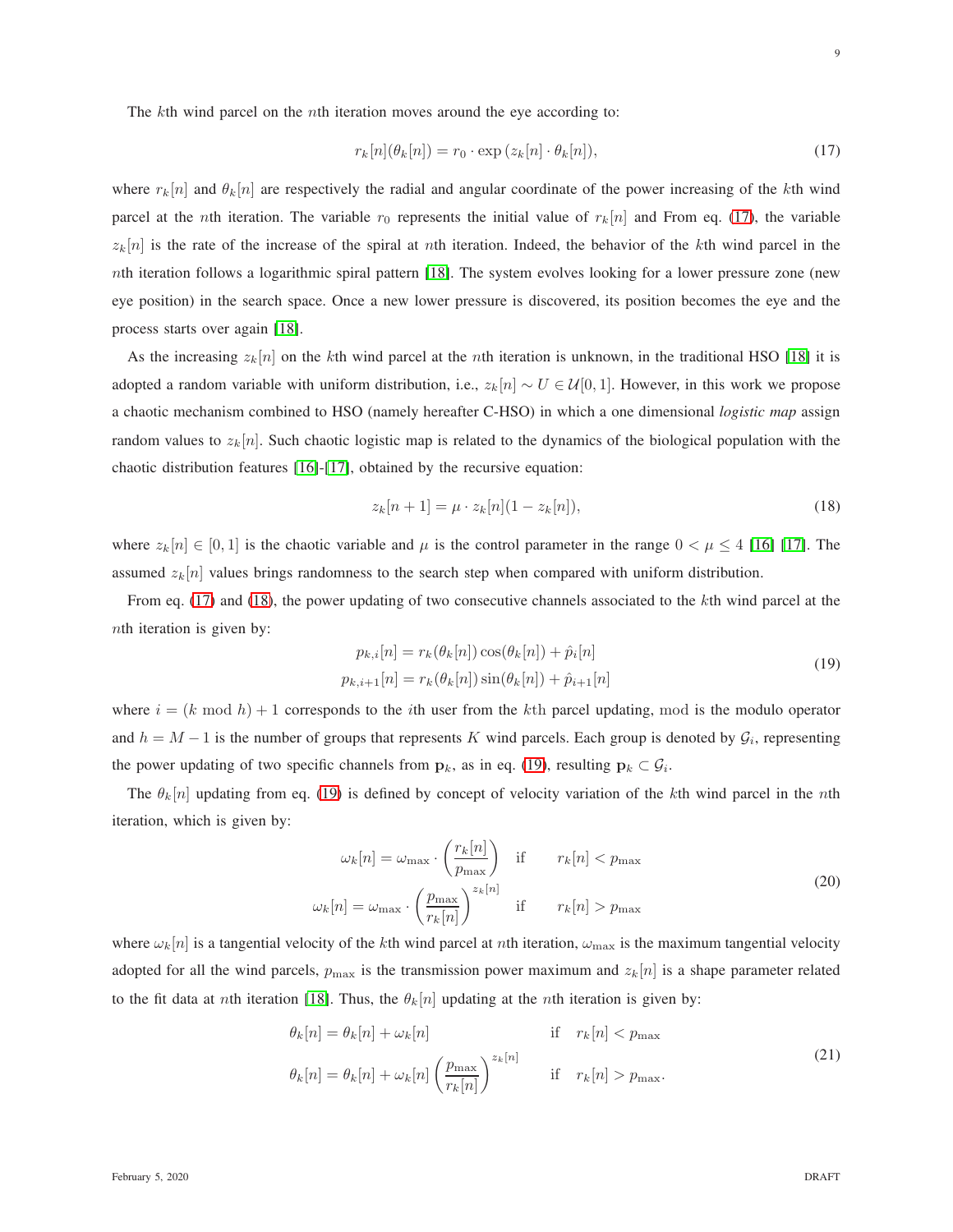As  $p_{\text{max}}$ ,  $r_k[n]$  and  $z_k[n]$  represent the behavior of updating of kth wind parcel,  $\omega_k$  can be assumed as a fixed value for the K wind parcels, denoted by  $\omega$  [\[16\]](#page-26-10).

In addition, the initial power vector of the CHSO is defined as  $\mathbf{p}_0$  while the component  $p_{k,i}$  is defined by the feasible boundaries in the set  $\Omega \in [p_{\min}; p_{\max}]$ , i.e., the minimum and maximum transmission (TX) power. Therefore, when  $p_{k,i} \notin \Omega$ , the function  $\phi(p_{k,i})$  is true; thus, the initial and current angular coordinates of the kth wind parcel,  $\theta_k[1]$  and  $\theta_k$ , respectively, must be updated as:

$$
\theta_k[1] = z_k[1] \quad \text{and} \quad \theta_k = 0.
$$

The stopping criterion is defined by the number of iterations  $N_f$ . A pseudo-code for the CHSO power allocation is described in Algorithm [1.](#page-10-0)

Finally, the quality of the power allocation solution at nth iteration ( $\hat{p}[n]$ ) can be measured by the normalized mean square error (NMSE) related to the optimal solution vector  $p^*$ :

$$
\text{NMSE}[n] = \mathbb{E}\left[\frac{\|\hat{\mathbf{p}}[n] - \mathbf{p}^*\|^2}{\|\mathbf{p}^*\|^2}\right]
$$
\n(22)

where  $\mathbb E$  is the expectation operator and  $\|\cdot\|$  is the Euclidean distance to the origin. Herein, the optimal power allocation vector  $p^*$  is defined by the gradient descent method described in [\[14\]](#page-26-8).

### <span id="page-9-0"></span>*A. Complexity Analysis*

 $\ddot{\cdot}$ 

The computational complexity of the algorithms is calculated following [\[31\]](#page-27-1) [\[32\]](#page-27-2). It is evaluated by amount of execution time as a function of the number of mathematical operations necessary to run until convergence. The number of operation executed includes addition, subtraction, multiplication, division (or mod operator), natural logarithm, power or exponential and trigonometric functions, where each is assumed as one floating-points operation (flop). Logical (i.e., and, or) and comparison (i.e., if, else, else if,  $\leq$ , etc...) operations, and variable assignment were considered irrelevant time-consuming operations. Hence, the computational complexity is affected by the number of active channels (*M*), by the size and number of routes, i.e.,  $N_i^{\text{ROADM}}$  and  $N_i^{\text{span}}$ , which is related to measured SNR, from eq. [\(8\)](#page-5-1), as well as by the number of iterations from algorithms  $N_f$ . Hence, the CHSO and HSO complexity can be defined from Algorithm [1,](#page-10-0) eq. [\(2\)](#page-4-3), chaotic maps and uniform distribution, resulting:

<span id="page-9-1"></span>
$$
\mathcal{C}^{\text{HSO}} = 22N_f \cdot K + 9N_f \cdot K +
$$
  

$$
3 \cdot \left(19M^2 + 5M + \sum_{i=1}^{M} (N_i^{\text{ROADM}} + N_i^{\text{span}})\right) N_f \cdot K
$$
 (23)

and

<span id="page-9-2"></span>
$$
C^{CHSO} = 22N_f \cdot K + 3N_f \cdot K +
$$
  
+3 \cdot \left(19M^2 + 5M + \sum\_{i=1}^{M} (N\_i^{\text{ROADM}} + N\_i^{\text{span}})\right) N\_f \cdot K, (24)

Asymptotically, the complexity of both algorithms is of order of  $\mathcal{O}(M^2)$ . Moreover, aiming at performing a more representative comparison, the complexity of gradient descent (GD) method is also evaluated. It is based on the outline of a general GD method, which defines a descent direction  $\Delta_p$  and a suitable step size selection using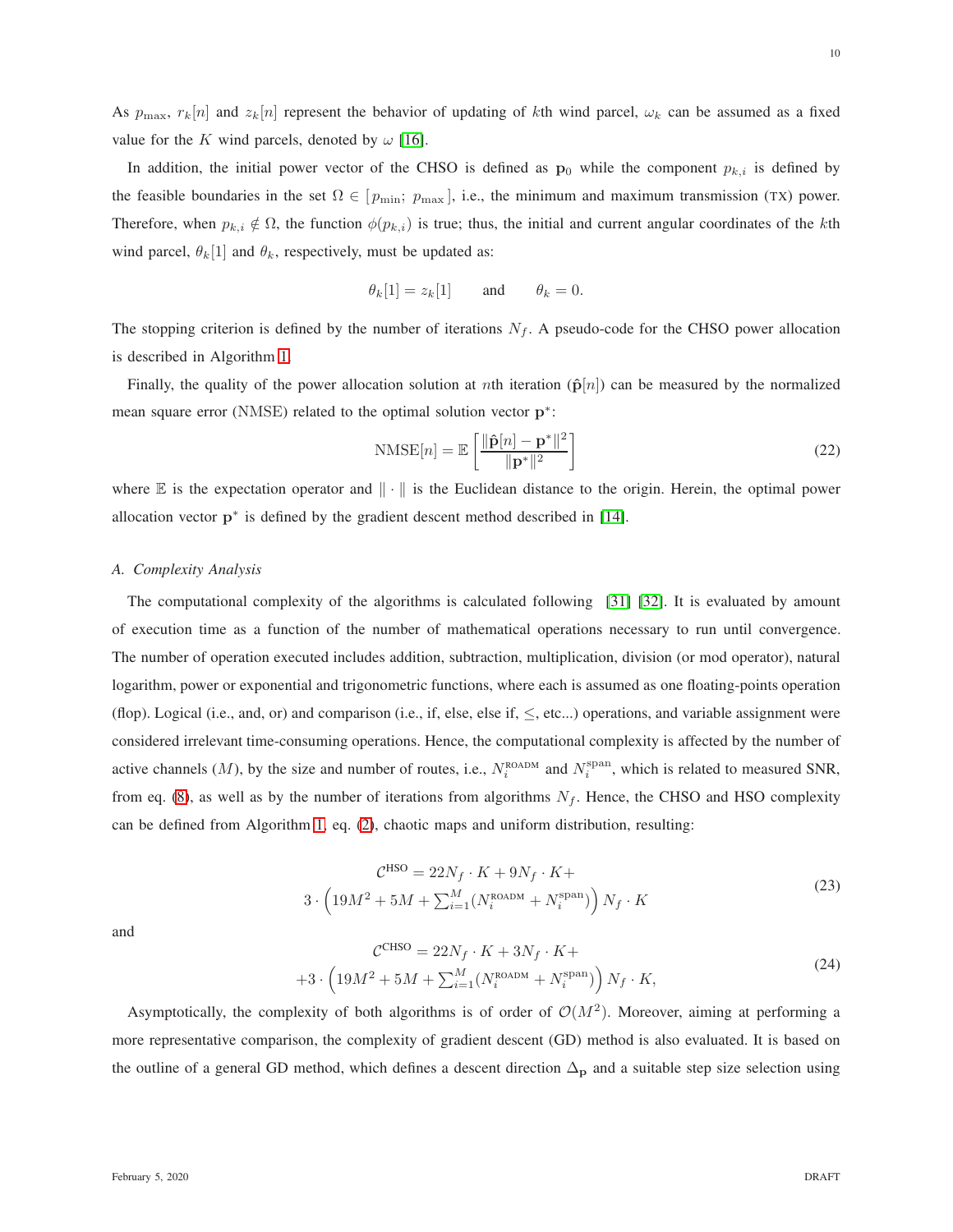# <span id="page-10-0"></span>Algorithm 1 CHSO – Chaotic Hurricane Search Optimization

**Input:**  $N_f$ ,  $K$ ,  $\omega$ ,  $r_0$ ,  $r_{\text{max}}$ ,  $\theta_k[1]$ ,  $p_{\text{min}}$ ,  $p_{\text{max}}$ ,  $\theta_k[n] = 0$ , p<sub>0</sub>; Output:  $\hat{\mathbf{p}}[n];$ 1:  $\hat{\mathbf{p}}[n] = \mathbf{p}_0;$ 2: for  $n = 1$  to  $N_f$ 3:  $p_{\hat{\mathbf{p}}}[n]$  = pressure ( $\hat{\mathbf{p}}[n]$ ); 4: for  $k = 1$  to K 5: (a)  $r_k[n] = r_0 \cdot \exp(\theta_k[n] \cdot z_k[n]);$ 6: (b)  ${\bf p}_k[n] = \hat{\bf p}[n];$ 7: (c)  $i = (k \mod h) + 1;$ **8:** (d)  $p_{k,i}[n] = r_i \cdot \cos(\theta_k[1] + \theta_k[n]) + e_i;$ 9: (e)  $p_{k,i+1}[n] = r_i \cdot \sin(\theta_k[1] + \theta_k[n]) + e_{i+1};$ **10:** (f)  $p_{\mathbf{P}_k}[n] = \text{pressure } (\mathbf{p}_k[n])$ ; 11: (g) if  $\varphi(p_{k,i})$  or  $\varphi(p_{k,i+1});$ **12:**  $\theta_k[1] = z_k[n] \cdot 2\pi;$ 13:  $\theta_k = 0;$ 14: **else if**  $p_{\hat{\mathbf{p}}} [n] < p_{\mathbf{p}_k}[n]$ 15:  $e = p_k$ ; 16:  $p_{\hat{\mathbf{p}}}[n] = \text{pressure } (\hat{\mathbf{p}}[n])$ ; 17: else **18: if**  $r_k[n] < p_{\text{max}}$ ; 19:  $\theta_k[n] = \theta_k[n] + \omega;$ 20: else 21:  $\theta_k[n] = \theta_k[n] + \omega \left(\frac{r_{\text{max}}}{r_k[n]}\right)^{z_k[n]};$ 22: end 23: end 24: end 25: end

backtracking line search method (from Algorithm 9.1 and 9.2 of [\[15\]](#page-26-9)). Here,  $\Delta_p$  is normalized by  $||J_1(p)||$ . The GD algorithm complexity is given by:

<span id="page-10-1"></span>
$$
\mathcal{C}^{\text{GD}} = N_f^{\text{GD}} (M^2 + 4M + 3) +
$$
  
\n
$$
\left[19M^2 + 5M + \sum_{i=1}^{M} (N_i^{\text{ROADM}} + N_i^{\text{span}})\right]
$$
  
\n
$$
\cdot \left[N_f^{\text{GD}}(5 \cdot N_{bt}^{\text{GD}} \cdot M + 5 \cdot M + 1)\right]
$$
 (25)

where,  $N_f^{\text{GD}}$  is the number of iterations from Algorithm 9.1 [\[15\]](#page-26-9),  $N_{bt}^{\text{GD}}$  is the number of iterations from the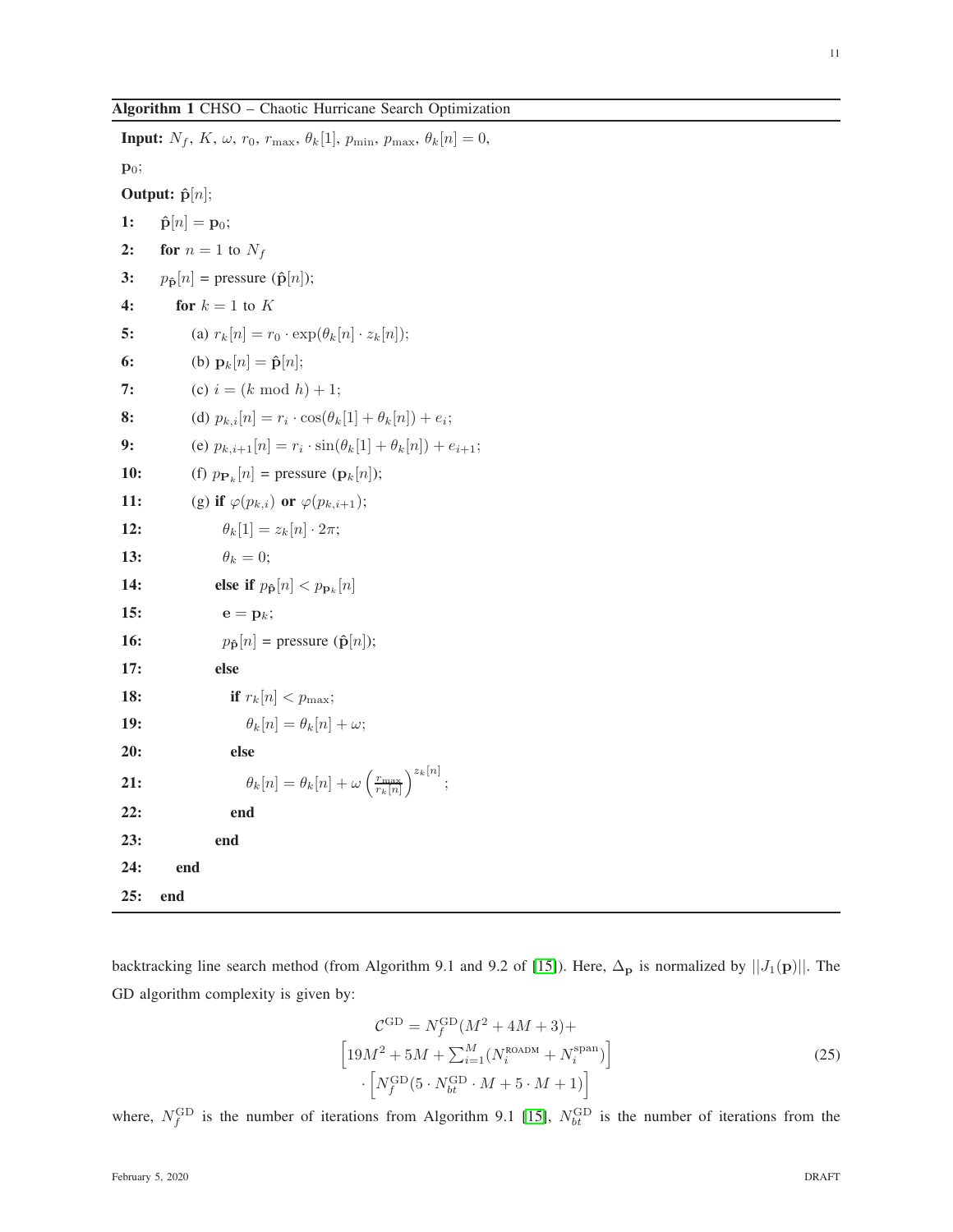<span id="page-11-1"></span>backtracking search. Asymptotically, its complexity is of order of  $\mathcal{O}(M^3)$ .

## *B. Input Parameters Optimization for the CHSO*

The framework for the input parameters optimization (IPO) related to the CHSO performance is similar to the systematic proceeding proposed in [\[33\]](#page-27-3), in which only the main input parameters that affect dramatically algorithm's performance are optimized, i.e., initial power increasing  $(r_0)$  and angular velocity ( $\omega$ ). After that, the input parameters directly related to the algorithm's complexity, i.e., wind parcels K and number of iterations  $N_f$ are optimized regarding the performance-complexity tradeoff.

The IPO procedure consists of two steps: a) keep  $\omega$  fixed and optimizes  $r_0$ ; b)  $r_0$  (from first step) is hold fixed while  $\omega$  value is optimized. The optimized input parameter values are found by golden-section search method, which finds the minimum of an objective function by successively narrowing the range of values inside feasible range; in other words, it estimates the maximum and minimum values of the input parameter until the best value of  $r_0$  and  $\omega$  have been found. Both optimization input parameter procedure adopt the same steps; for this reason Algorithm [2](#page-12-0) details only the  $r_0$  optimization. From Algorithm [2,](#page-12-0) analogous the golden section search algorithm [\[34\]](#page-27-4), the golden-section value is  $g_s = \frac{1+\sqrt{5}}{2}$ , while  $r_l$  and  $r_u$  are lower and upper bound of  $r_0$ , respectively;  $N_{\text{lps}}$  is the number of loops for reduction of the interval  $I_{n_{\text{lps}}}$ ,  $\hat{r}_1$  and  $\hat{r}_2$  are the intermediates points;  $|r_l - r_u| < \text{tol}_{r_0}$  is the stopping criterion of  $r_0$ ; tol<sub> $r_0$ </sub> is the tolerance adopted;  $\omega \in [\omega_{\min}; \omega_{\max}]$  is the parameter keeps fixed; and log operator performs the normalization of  $r_0$  range.  $\mathcal{E}_1$  and  $\mathcal{E}_2$  are given by the  $\mathbb{E}[J_1(\hat{\mathbf{p}}[n])]$ , assuming  $r_0 = 10^{(\hat{r}_1)}$ and  $r_0 = 10^{(\hat{r}_2)}$ , respectively, while  $\hat{\mathbf{p}}[n]$  is calculated via Algorithm 1.  $N_r$  realizations are adopted to measure  $\mathbb E$  $[J_1(\hat{\mathbf{p}})[n]]$ . In this context, the  $\omega$  optimization is obtained by replacing the variable  $r_0$  by  $\omega$  and vice versa.

# V. NUMERICAL RESULTS

In this section, the performance of the CHSO and HSO are analyzed and systematically compared. Section [V-A](#page-11-0) presents network's scenario and parameters, while section [V-B](#page-12-1) describes the input parameters optimization (IPO). Sections [V-C](#page-19-0) and [V-D](#page-20-0) analyse the power allocation performance for boths CHSO and conventional HSO methods considering perfect and non-perfect channel estimation, respectively. Computational complexity assuming different system loading is discussed in section [V-E.](#page-24-0) The numerical simulations were performed with MATLAB (version 7.1) in a computer with 32 GB of RAM and processor Intel Xeon E5-1650 (3.5 GHz).

## <span id="page-11-0"></span>*A. Network Parameters*

Fig. [2](#page-13-0) illustrates a virtual network topology for the transmission routes from source  $(S)$  to destination  $(D)$ . The span length is 100 Km, channel spacing  $(\Delta f)$  of 50 GHz and guard band of 6 GHz. This topology was chosen to concentrate the routes  $R$  in some links, thus the effects of interference, as well as the effects of nonlinearities are more prominent. The EON transmission capability is in range of 100 to 300 Gbps. The routes and spectrum assignment procedure is out of the scope of this work, as these are considered to be stablished by a routing and spectrum assignment (RSA) algorithm. Bit rate requirement, routes, distance and modulation format are listed in Table [II.](#page-13-1) The physical layer parameters values of the elastic optical network are illustrated in Table

12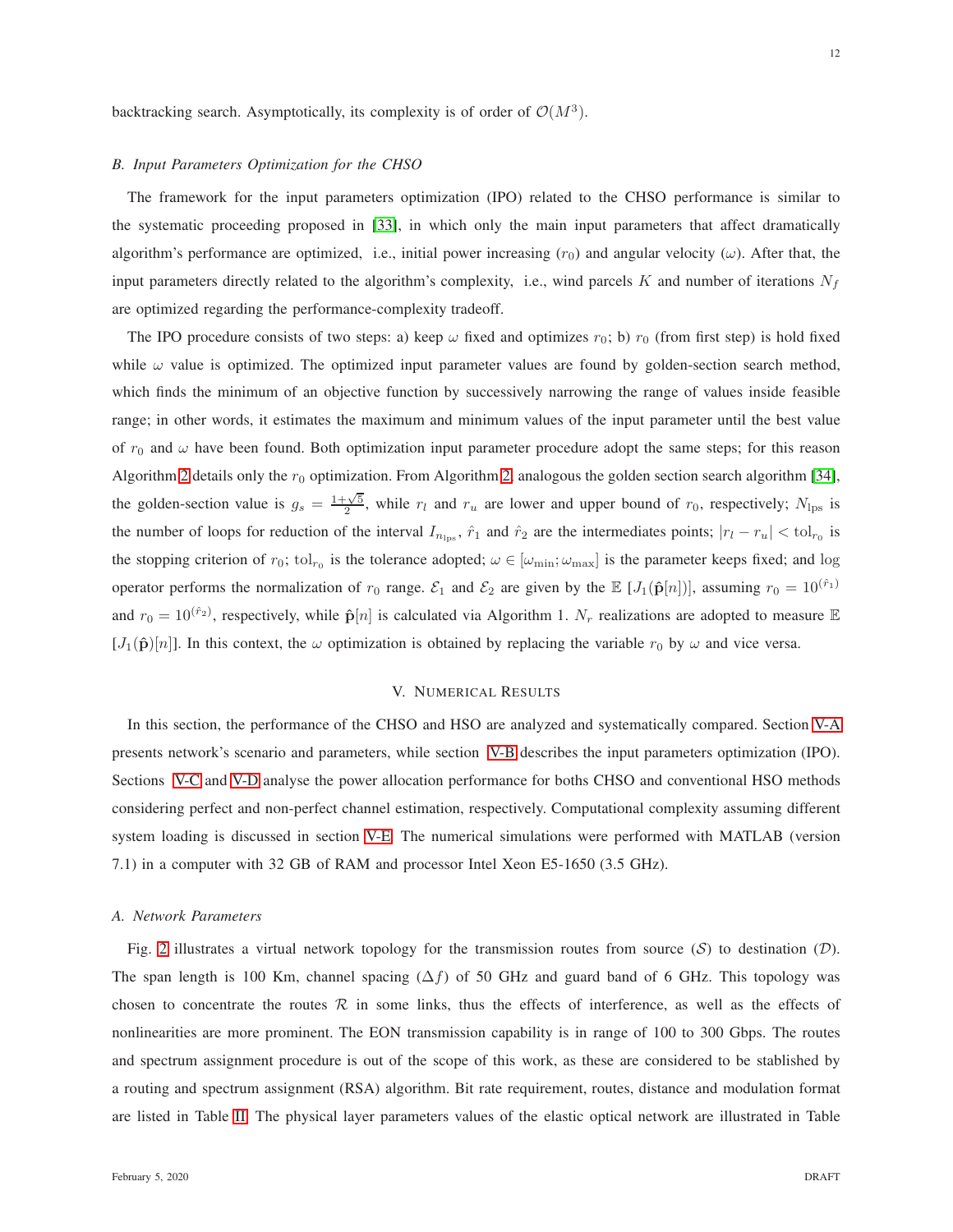## <span id="page-12-0"></span>Algorithm 2 IPO procedure (CHSO)

**Input:**  $N_{\text{lps}}, \text{tol}_{r_0}, \text{tol}_{\omega}, p_{\text{min}}, p_{\text{max}}, \omega_{\text{min}}, \omega_{\text{max}}, g_s, N_f,$ K,  $\omega$ ,  $r_{\text{max}}$ ,  $\theta_k[1]$ ,  $p_{\text{min}}$ ,  $p_{\text{max}}$ ,  $\theta_k[n] = 0$ ,  $\mathbf{p}_0$ ; **Output:**  $\omega$ ,  $r_0$ ; 1: for  $n_{\text{lps}} = 1$  to  $N_{\text{lps}}$ 2: if  $n_{\text{los}} = 1$ 3: (a)  $r_l = \log(p_{\min});$ 4: (b)  $r_u = \log(p_{\max});$ 5: else 6: (a)  $I_{n_{\text{lps}}} = \frac{\min(|r_0 - r_l|, |r_0 - r_u|)}{r_0 - r_1}$  $\frac{(n_{\text{lps}}-2)}{(0.5g_s^{(n_{\text{lps}}-2)})}$ 7: (b)  $r_l = \log(r_0) - I_{n_{\text{los}}}/2;$ 8: (c)  $r_u = \log(r_0) + I_{n_{\text{los}}}/2;$ 9: end 10: keeps  $\omega$  fixed; 11: while  $|r_l - r_u| < \text{tol}_{r_0}$ 12: if  $\mathcal{E}_1 < \mathcal{E}_2$ 13: (a)  $r_u = \hat{r}_2;$ 14: (b)  $\hat{r}_2 = r_u - q_s(r_u - r_l);$ 15: else  $\mathcal{E}_1 > \mathcal{E}_2$ 16: (a)  $r_l = \hat{r_1}$ ; 17: (b)  $\hat{r_1} = r_u + q_s(r_u - r_l);$ 18: end 19: end **20:**  $r_0 = (r_l + r_u)/2;$ 21: executes  $\omega$  optimization analogous to lines 2 to 22; 22: end

[III,](#page-14-0) [\[4\]](#page-25-3) [\[21\]](#page-26-15) [\[22\]](#page-26-16) [\[26\]](#page-26-20) [\[35\]](#page-27-5) [\[36\]](#page-27-6). Herein, we evaluate only twelve channels, including the channels with higher and lower power transmitted power, to avoid burden information.

## <span id="page-12-1"></span>*B. IPO Procedure under Perfect Channel Conditions*

This step is very important for EON operation under all the operation conditions, such as uncertainty of SNR monitoring, effects of ageing and power instability. For this reason, the IPO-performance and IPO-Complexity are treated in the next subsections [\(V-B1](#page-13-2) to [V-B3\)](#page-18-0), assuming the EON operating under perfect channel conditions, which is given by: perfect estimation of SNR, operation at the BoL and static scenario, following the Table [II](#page-13-1) and [III,](#page-14-0) for operation at any conditions. The round-trip delay are compensated from traditional Smith predictor [\[32\]](#page-27-2).

Basically, there are four main input parameters, which can be divided into two groups: input parameters that affect directly the performance, given by initial value of the power increasing  $r_0$  and the tangential velocity for the power increasing  $\omega$ ; and input parameters that affect directly the HSO algorithm complexity, given by wind parcels K and iterations number  $N_f$ . The optimization of both groups is discussed in the subsections [V-B1](#page-13-2) and [V-B2,](#page-17-0) respectively.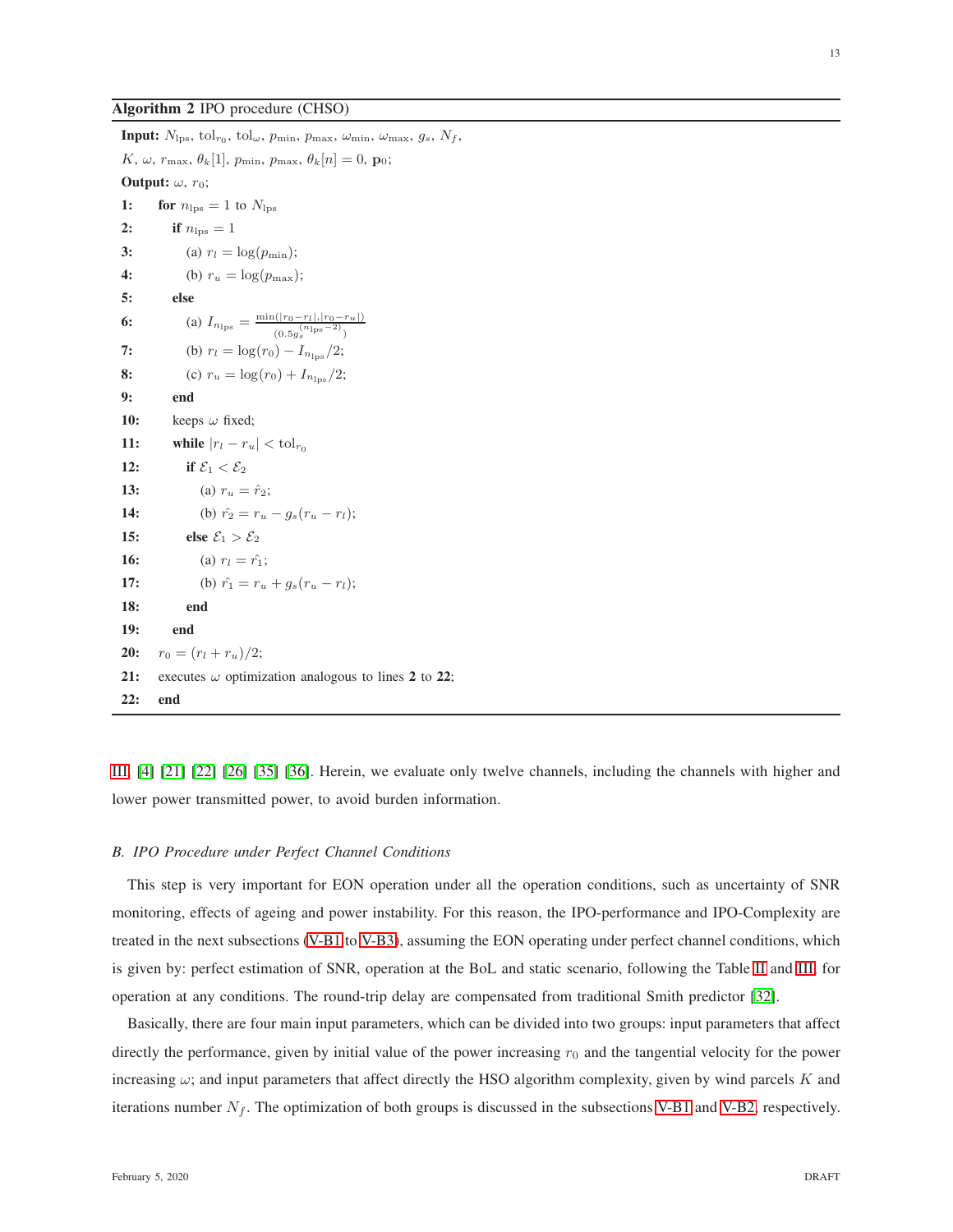

<span id="page-13-1"></span><span id="page-13-0"></span>Fig. 2. Adopted EON topology; distance in km.

TABLE II CHANNELS FEATURES: ROUTES, DISTANCE, BIT RATE AND MODULATION FORMAT.

| Route              | $\mathcal{S} \to \mathcal{D}$ | <b>Distance</b> (km) | $\mathbf{R}$ (Gbps) | <b>Modulation</b> |
|--------------------|-------------------------------|----------------------|---------------------|-------------------|
| $\mathcal{R}_1$    | $1 - 16$                      | 1707                 | 100                 | PM-OPSK           |
| $\mathcal{R}_2$    | 1 - 15                        | 1441                 | 100                 | PM-OPSK           |
| $\mathcal{R}_3$    | 1 - 14                        | 1262                 | 100                 | PM-OPSK           |
| $\mathcal{R}_4$    | $1 - 9$                       | 914                  | 100                 | PM-OPSK           |
| $\mathcal{R}_{5}$  | $3 - 14$                      | 1029                 | 150                 | PM-8OAM           |
| $\mathcal{R}_6$    | $3 - 13$                      | 754                  | 150                 | PM-8OAM           |
| $\mathcal{R}_7$    | $3 - 12$                      | 842                  | 200                 | <b>PM-16OAM</b>   |
| $\mathcal{R}_8$    | $6 - 10$                      | 712                  | 200                 | <b>PM-16OAM</b>   |
| $\mathcal{R}_{9}$  | $4 - 9$                       | 604                  | 250                 | PM-32OAM          |
| $\mathcal{R}_{10}$ | 5 - 11                        | 470                  | 250                 | PM-32OAM          |
| $\mathcal{R}_{11}$ | 7 - 11                        | 235                  | 300                 | PM-64OAM          |
| $\mathcal{R}_{12}$ | 7 - 10                        | 313                  | 300                 | PM-64OAM          |

<span id="page-13-2"></span>Others input parameters are described in Table [IV.](#page-15-0) Finally, the IPO under the perspective of complexity-performance tradeoff is elaborated in subsection [V-B3.](#page-18-0)

*1) IPO-performance under Perfect Channel Conditions:* In this context,  $r_0$  and  $\omega$  affect drastically the algorithm's performance. The optimized values are obtained by the framework previously described in section [IV-B.](#page-11-1) It assumed  $\omega = 1.5708$  as an initial value for the tangential velocity, number of wind parcels  $K = 180$  and number of iterations equal to  $N_f = 250$ , all defined empirically.

Fig. [3](#page-16-0) illustrates the  $r_0$  and  $\omega$  optimization across the loops, in such a way that all the optimized parameters reach full convergence. Different  $\omega$  and  $r_0$  values were obtained for both algorithms in Fig. [3.](#page-16-0)a) and 3.b), demonstrating that the higher parameters values from CHSO perform more accelerated and exploitive (via map chaotic) searches.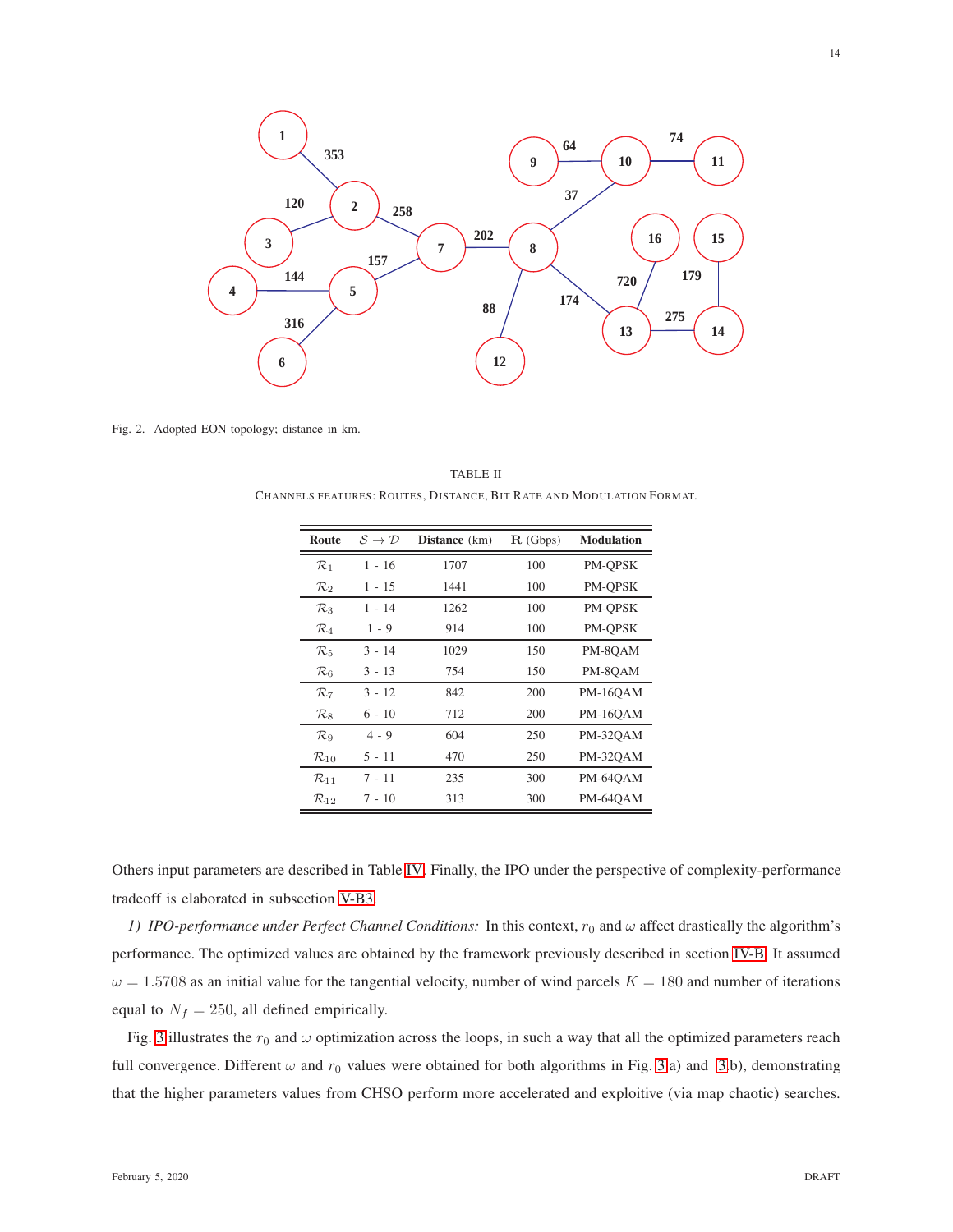<span id="page-14-0"></span>

| <b>Description</b>                         | <b>Variable</b>                     | <b>Value</b>                                |                         |
|--------------------------------------------|-------------------------------------|---------------------------------------------|-------------------------|
| Bit-error-rate acceptable at pre-FEC [21]  | $BER^*$                             |                                             | $4 \cdot 10^{-3}$       |
| Minimum Tx power                           | $p_{\min}$ (dBm)                    |                                             | $-100$                  |
| Maximum Tx power                           | $p_{\text{max}}$ (dBm)              |                                             | 20                      |
| Channel spacing                            | $\Delta f$ (GHz)                    |                                             | 50                      |
| Planck constant [36]                       | $h$ (J/Hz)                          |                                             | $6.6261 \cdot 10^{-34}$ |
| Light frequency [36]                       | $v_c$ (Hz)                          |                                             | $193.55 \cdot 10^{12}$  |
| Group Velocity Dispersion (GVD) [36]       | $\beta_2$ (s <sup>2</sup> /km)      |                                             | $2.07 \cdot 10^{-23}$   |
| Nonlinear parameter of the fiber [21]      | $\gamma$ (W/km)                     |                                             | 1.3                     |
| Span length with standard single mode [21] | $L$ (km)                            |                                             | 100                     |
| Uncertain SNR monitoring, [26]             | $\epsilon_i$ (dB)                   | $\sim$ $\mathcal{L}\mathcal{N}(\mu,\sigma)$ |                         |
| Standard deviation of $\epsilon$ [26]      | $\sigma$ (dB)                       |                                             | [0; 0.16]               |
| Expectation of $\epsilon$ [26]             | $\mu$ (dB)                          | $\overline{0}$                              |                         |
| Margin Residual tolerance for lower bound  |                                     |                                             |                         |
| Tolerance adopted for the upper bound      | $\Lambda_1$                         | $4E-3$<br>$1E - 3$                          |                         |
| of the residual margin                     | $\Lambda_2$                         |                                             |                         |
| Maximum power perturbation [35]            | $A_{\text{pert}}$ (dB)              | 1                                           |                         |
| Begin-of-Life (BoL)                        | $\tau_0$ (years)                    | $\theta$                                    |                         |
| End-of-Life (EoL)                          | $\tau_{\text{end}}$ (years)         | 10                                          |                         |
| <b>Equipment Ageing Effect</b>             |                                     | <b>BoL</b>                                  | EoL                     |
| Fiber loss coefficient [4]                 | $\alpha_f$ (dB/km)                  | 0.22                                        | 0.23                    |
| Connector Loss [4]                         | $closs$ (dB)                        | 0.20                                        | 0.30                    |
| Connectors per span [4]                    | $\mathfrak{2}$<br>$s_{\text{loss}}$ |                                             | $\mathfrak{2}$          |
| Splice Loss [4]                            | $s_{\text{loss}}$ (dB)              |                                             | 0.50                    |
| Number of splices [4]                      | $s_e$ (km <sup>-1</sup> )           | $\overline{2}$                              | $\sqrt{2}$              |
| EDFA noise figure [4]                      | $N_e$ (dB)                          | 4.50                                        | 5.50                    |
| ROADM loss [4]                             | $A^{ROADM}$ (dB)                    | 20.0                                        | 23.0                    |
| Transponder Margin [4]                     | $M_t$ (dB)                          | 1.00                                        | 1.50                    |
| Design Margin [4]                          | $M_d$ (dB)                          | 2.00                                        | 1.00                    |

TABLE III PHYSICAL LAYER PARAMETERS

Consequently, the CHSO found a better solutions, measured by the cost function  $J_1(\mathbf{p})$  during  $N_r$  realizations and their respective standard deviation, as depicted in Figs. [3.](#page-16-0)c) and [3.](#page-16-0)d). More details are listed in Table [V,](#page-15-1) considering three loops that describe the optimization trend, i.e.,  $n_{\text{lps}} \in [1; 15; 30]$ ; the finals optimized parameters is highlighted by bold face, while the parameters kept fixed at each loop is underlined.

In addition to the proposed optimization by the framework, we perform a numerical analysis of the conditional probability of success (CPoS), which is the probability of  $M$ -users to achieve the  $BER^*$  in the direction of the lower budget power given n and  $r_0$ , denoted by  $\mathcal{P}s_1$ . In this numerical analysis,  $n \in [1; N_f]$  and  $r_0 \in [10^{-8}; 10^{-4}]$ , both from Table [V.](#page-15-1) The  $\omega$  parameter is not evaluated, so it assumes the optimized value from the Table V.

The formulation for  $\mathcal{P}_{s_1}$  follows the RM concept discussed in eq. [\(2\)](#page-4-3). Then, given  $r_0$  and n,  $\mathcal{P}_{s_1}$  can be defined as the probability of M-users to satisfy two conditions: i)  $\Psi_i \ge \Psi^* - \Lambda_1$ , where  $\Lambda_1$  assures the BER<sup>\*</sup>; ii)  $\Psi_i \leq \Psi^* + A_2$ , where  $A_2$  assures the BER<sup>\*</sup>, implying in a  $\Psi_i = 10 \log 10(1.001) = 4.341 \cdot 10^{-3}$  dB for the EON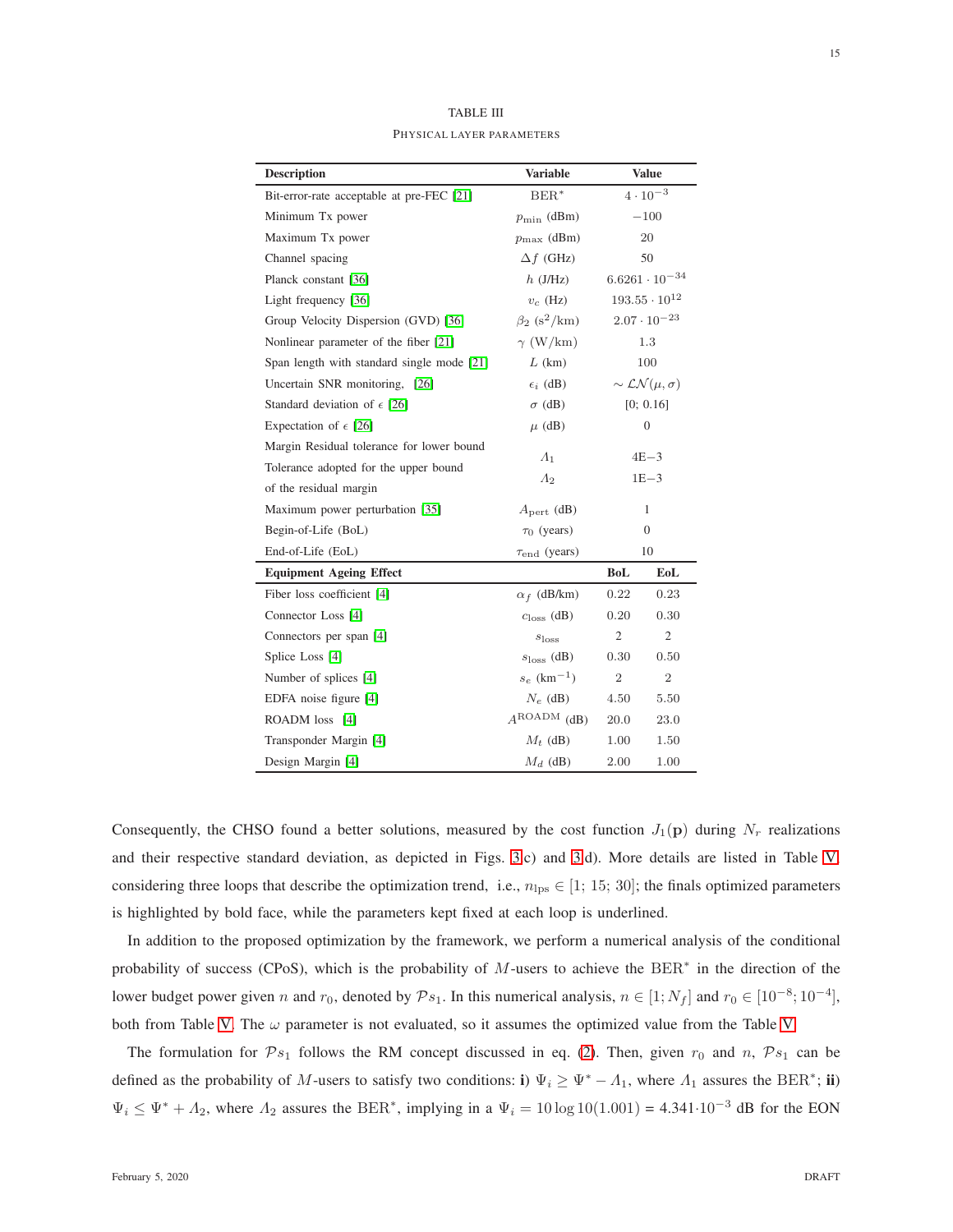| I<br>I<br>٧ |
|-------------|
|             |

<span id="page-15-0"></span>

| Param.             | <b>Description</b>                           | <b>Value</b>        |
|--------------------|----------------------------------------------|---------------------|
| $\omega_{\min}$    | Minimum angular velocity                     | $10^{-4} \cdot \pi$ |
| $\omega_{\rm max}$ | Maximum angular velocity                     | $2 \pi$             |
| $\omega$           | Angular velocity                             | $[10^{-3}; 2\pi]$   |
| $r_0$              | power increasing [dBm]                       | $[-100; 20]$        |
| M                  | Search space dimension or channels number    | 12                  |
| К                  | Wind parcels number                          | $M \cdot N_w$       |
| $N_f$              | Number of iterations                         | [100; 500]          |
| $N_{\rm los}$      | number of loops in the IPO procedure         | 30                  |
| $N_r$              | Number of realizations                       | 100                 |
| $N_w$              | Wind parcels factor                          | [1; 20]             |
| $\theta_{k,1}$     | Initial angles of the kth wind-parcel        | $\Omega$            |
| $\theta_k$         | Angles of the kth wind-parcel                | $z_{k,n}$           |
| $\hat{p}$          | Initial eye (dBm)                            | $\Omega$            |
| $z_{k,n}$          | Chaotic variable                             | [0;1]               |
| $\mu$              | Control variable of the chaotic logistic map | $\overline{4}$      |
| $\upsilon$         | $J_1$ weighting                              | 1                   |

TABLE IV CHSO AND HSO PARAMETERS

| <b>TABLE V</b>                                        |  |
|-------------------------------------------------------|--|
| PERFORMANCE OF THE IPO PROCEDURE FOR THE CHSO AND HSO |  |

<span id="page-15-1"></span>

| $n_{\rm lps}$ | Alg.        | $r_0$      | $\omega$   | $J_1^*(\mathbf{p})$ | $\sigma(J_1(\mathbf{p}) \omega,r_0)$ |
|---------------|-------------|------------|------------|---------------------|--------------------------------------|
| 1             | <b>CHSO</b> | 8.3311E-06 | 1.5708     | 1.1493E-04          | 4.8946E-03                           |
|               | <b>HSO</b>  | 1.4398E-06 | 1.5708     | 1.1961E-03          | 3.8201E-04                           |
| 1             | <b>CHSO</b> | 8.3311E-06 | 9.1054E-01 | 1.1493E-04          | 4.8946E-03                           |
|               | <b>HSO</b>  | 1.4398E-06 | 3.7636E-01 | 1.1961E-03          | 3.8201E-04                           |
|               |             |            |            |                     |                                      |
|               | <b>CHSO</b> | 5.8452E-06 | 1.6998     | 4.9901E-05          | 2.6051E-02                           |
| 15            | <b>HSO</b>  | 6.1944E-07 | 2.8458E-01 | 5.3867E-04          | 3.2671E-02                           |
| 15            | <b>CHSO</b> | 5.8452E-06 | 1.6982     | 4.9901E-05          | 2.6051E-02                           |
|               | <b>HSO</b>  | 6.1944E-07 | 2.8418E-01 | 5.3867E-04          | 3.2671E-02                           |
|               |             |            |            |                     |                                      |
| 30            | <b>CHSO</b> | 5.8318E-06 | 1.6975     | 6.2371E-05          | 2.1000E-02                           |
|               | <b>HSO</b>  | 6.1873E-07 | 2.8386E-01 | 5.0139E-04          | 3.2378E-02                           |
|               | <b>CHSO</b> | 5.8318E-06 | 1.6975     | 6.5770E-05          | 2.0588E-02                           |
| 30            | <b>HSO</b>  | 6.1873E-07 | 2.8386E-01 | 5.3229E-04          | 3.1103E-02                           |

system of Table [V.](#page-15-1) In this context,  $\mathcal{P}s_1$  is given by:

$$
\mathcal{P}s_1 \stackrel{\Delta}{=} \Pr[\Psi^* - A_1 \le \Psi \le \Psi^* + A_2 | r_0, n]. \tag{26}
$$

Fig. [4](#page-17-1) depicts the conditional probability of success  $\mathcal{P}_{s_1}$  as a function of  $r_0$  and number of iterations from the CHSO and HSO, assuming an average behavior over  $N_r$  realizations. Both strategies have attained success, defined as  $\mathcal{P}s_1 \geq 0.94$ . In the case of CHSO, a wider range of success regarding HSO has been achieved, defined by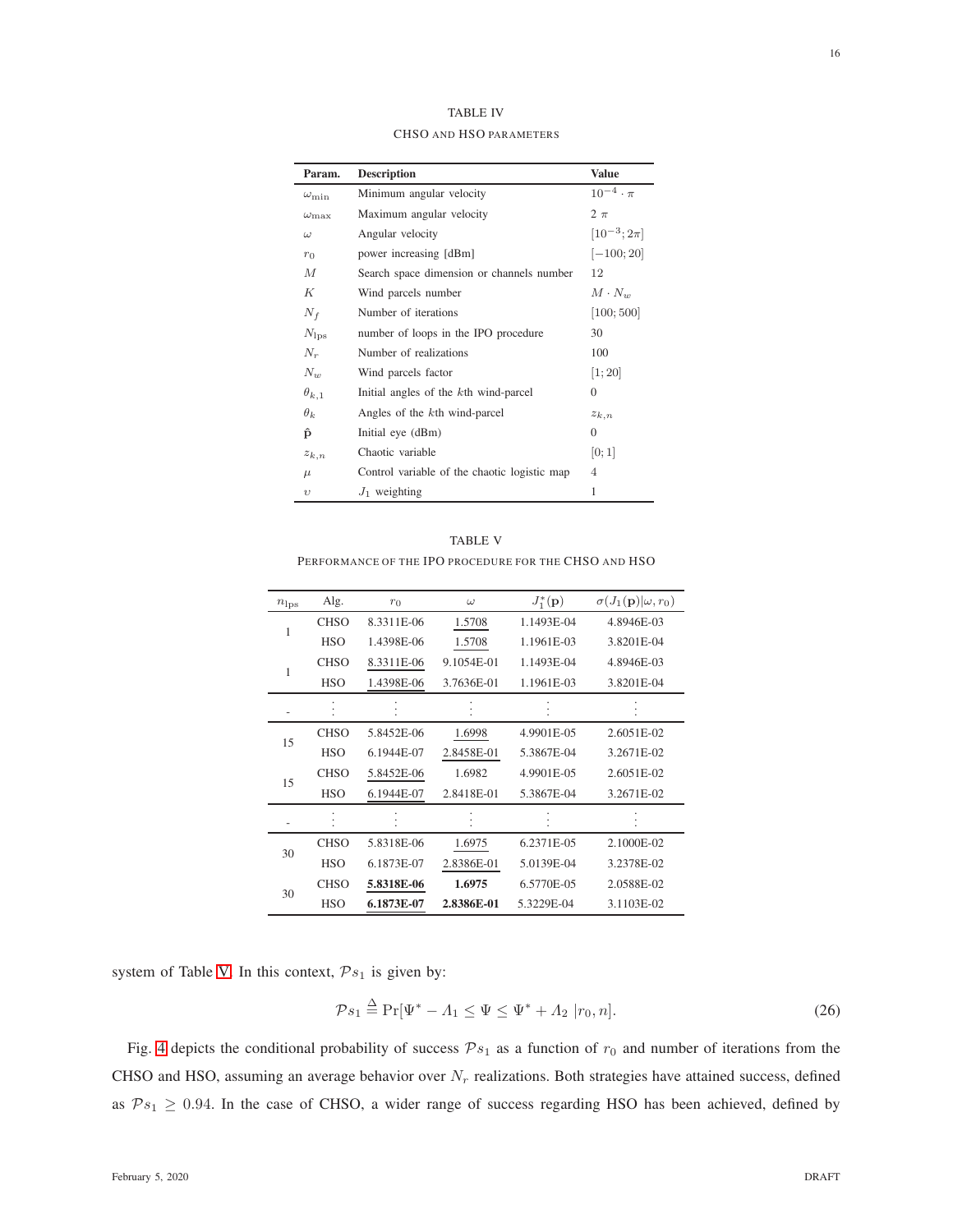

<span id="page-16-0"></span>Fig. 3. Input parameters optimization for the HSO and CHSO. **a**)  $\omega$  optimization; **b**)  $r_0$  optimization; **c**) the best value of cost function  $J_1^*(\mathbf{p})$ in  $N_r$  realizations; **d**) standard deviation for  $J_1(\mathbf{p})$ .

 $r_0 \in [5 \cdot 10^{-6}; 5 \cdot 10^{-5}]$ , and showing that the algorithm presents robustness and lower sensibility during the IPO procedure. The best value for the CHSO input parameter is obtained as  $r_0^* = 5 \cdot 10^{-6}$ , achieving fast convergence  $(n = 50)$  and superior performance, *i.e.*,  $\mathcal{P}_{s_1} = 1$ . On the other hand, under HSO, the CPoS is found for a narrow range of power increment,  $r_0^* \in [6 \pm 0.5] \cdot 10^{-7}$ , because adopting similar values, such as  $r_0 = 6 \cdot 10^{-7}$ or  $r_0 = 8 \cdot 10^{-7}$  did not allow HSO achieve  $\mathcal{P}_{s_1} \ge 0.94$ . Hence, HSO presented lower robustness and greater sensibility in adjusting its input parameter in the IPO step. Besides, the HSO found slower convergence and worse performance:  $\mathcal{P}s_1(50) = 0$ ; and  $\mathcal{P}s_1(250) = 0.98$ , both at  $r_0^*$ .

Summarizing, the best  $r_0$  and  $\omega$  parameters found are registered in the last row of Table [V.](#page-15-1) Varying  $r_0$  with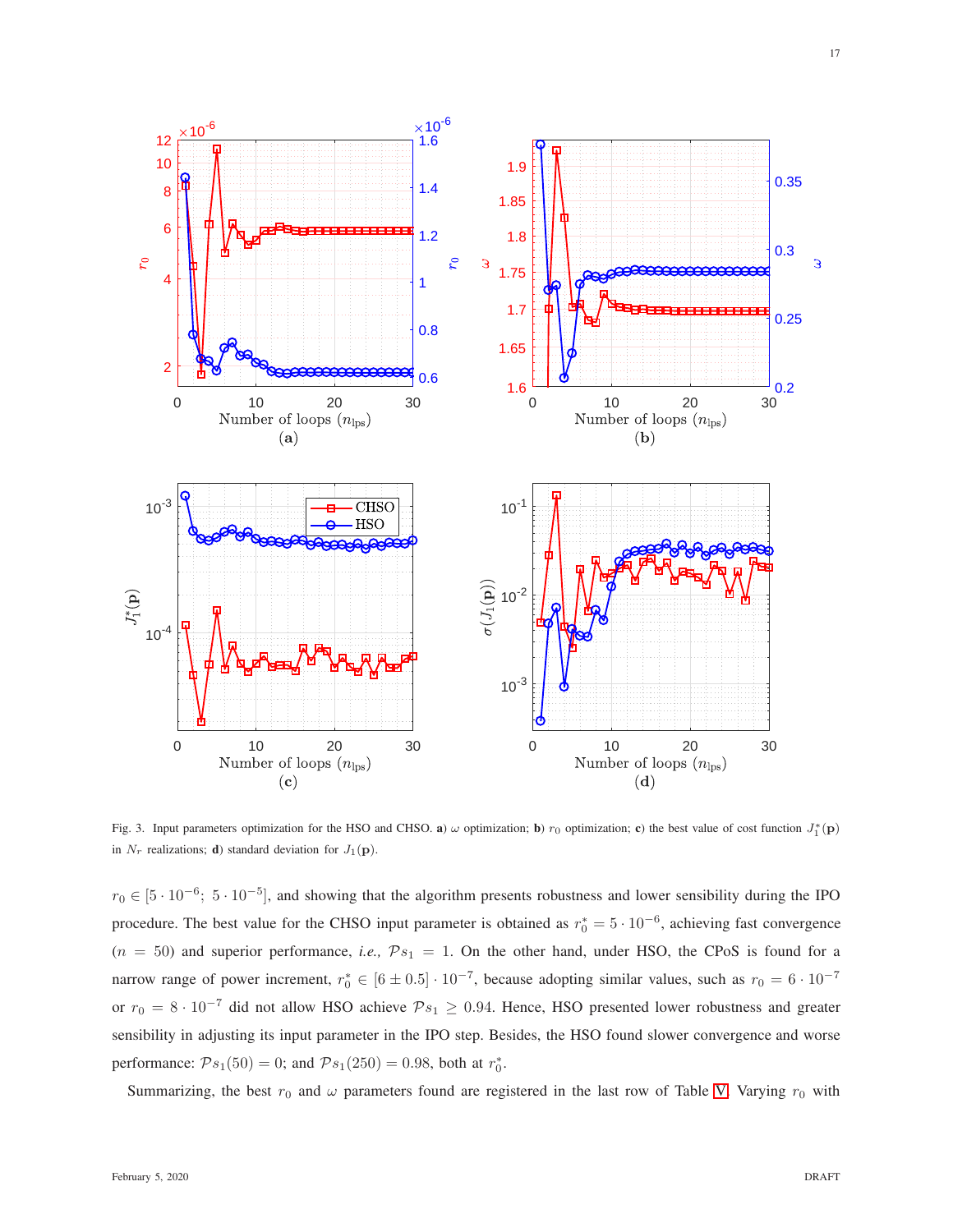

<span id="page-17-1"></span>Fig. 4. Conditional probability of success  $(\mathcal{P}s_1)$ : **a**) CHSO; **b**) HSO.

fixed  $\omega$ ,  $\mathcal{P}s_1$  found a range of  $r_0$  that achieved success for both algorithms. This range defines the ability of updating power, which is directly related to robustness from both algorithms. Hereafter, we adopt for any condition of network's operation:  $r_0 \in [5 \cdot 10^{-6}; 5 \cdot 10^{-5}]$  and  $\omega = 1.6975$  for the CHSO; and  $r_0 \in [6 \pm 0.5] \cdot 10^{-7}$  and  $\omega = 2.8386 \cdot 10^{-1}$  for HSO.

<span id="page-17-0"></span>2) IPO-complexity under Perfect Channel Conditions:  $K$  and  $N_f$  are the parameters that affect drastically the algorithm's complexity. Thus, analogous to  $\mathcal{P}s_1$ , the optimization of theses parameters is modelled by:

$$
\mathcal{P}s_2 \stackrel{\Delta}{=} \Pr[\Psi^* - A_1 \le \Psi \le \Psi^* + A_2 | K, N_f, r_0, \omega],\tag{27}
$$

where from previous subsection, it was adopted  $r_0 = 5.8318 \cdot 10^{-6}$  and  $\omega = 1.6975$ , for the CHSO; and  $r_0 =$  $6.1873 \cdot 10^{-7}$  and  $\omega = 2.8386 \cdot 10^{-1}$ , for the HSO.

Fig [5](#page-18-1) depicts  $\mathcal{P}_{s_2}$  from both algorithms, assuming an average behavior of  $N_r$  realizations. As can be observed, a set of infinite number of pairs  $(K; N_f)$  values combinations found the CPoS, defined as  $\mathcal{P}s_2 \geq 0.94$ . Thus, to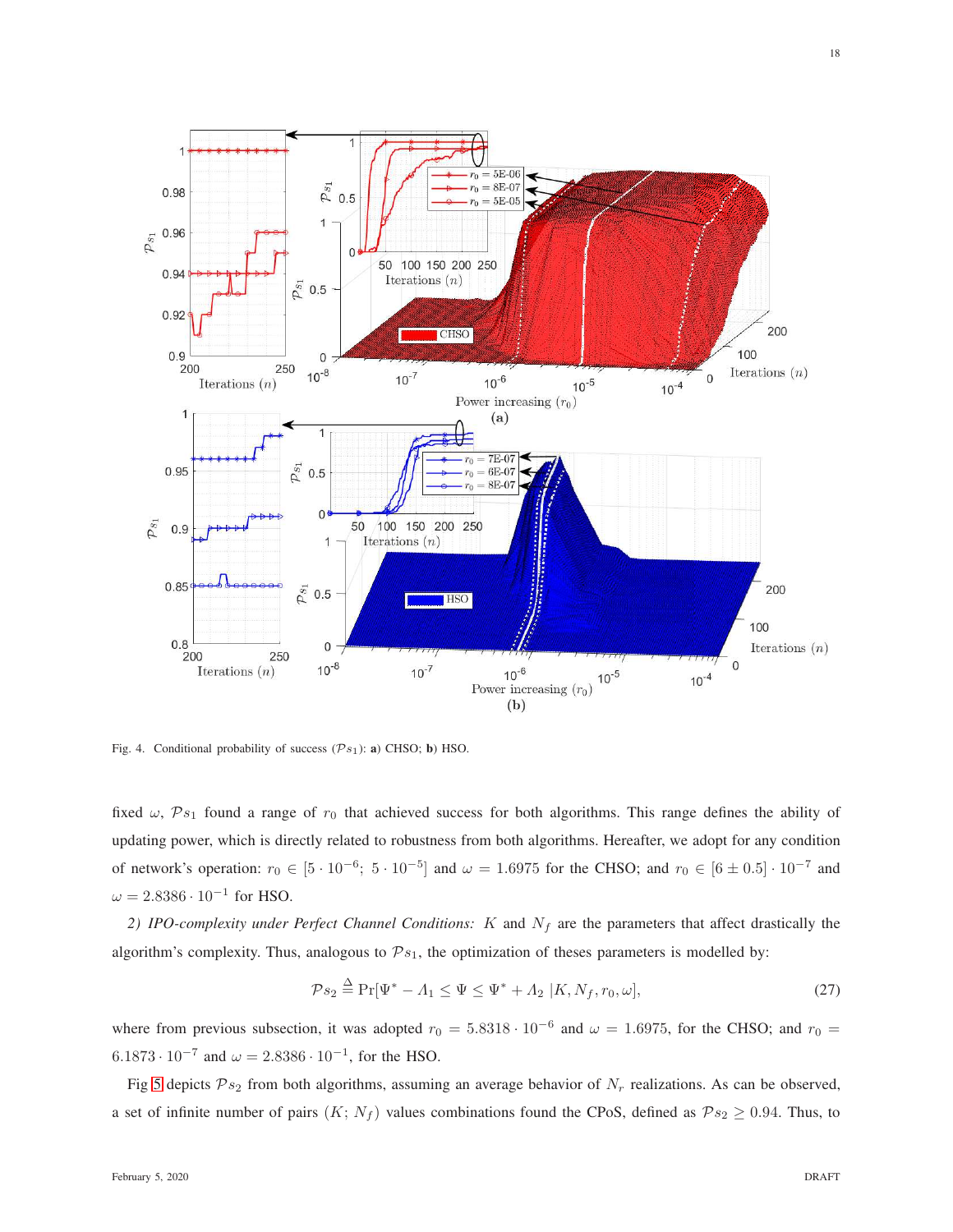highlight the reliable and feasible region, Fig [5.](#page-18-1) a) and 5. b) illustrate (green curve) the Pareto frontier (PF). The PF is composed by all success points  $(K^*; N_f^*)$  assumed as reliable and viable. Hence, all the success points  $(K; N_f)$ is defined by the set

$$
\mathcal{V} = \{ K \in \mathcal{K}, \text{ and } N_f \in \mathcal{N}_f \} \mid \mathcal{P}s_2 \ge 0.94,
$$

while the PF subset  $\{(K_t^*, N_f_t^*)\}$  can be defined as:

$$
\forall (K; N_f) \in \mathcal{V} \mid \forall N_{f_i},
$$
  

$$
K_t^* = \min(N_{f_i} \cdot K_j \mid K_j \ge K_{t-1}^*) \text{ and } N_{f_t}^* = N_{f_i}
$$
 (28)

where all  $(K_t^*, N_{f_t}^*)$  result of the increasing of  $i = [1, \dots, N_{N_f}]$  and  $j = [1, \dots, N_K]$ , that represent the decreasing of K and  $N_f$ , respectively, with  $N_{N_f} = |\mathcal{N}_f|$  and  $N_K = |\mathcal{K}|$ .

In terms of PF, the CHSO results are better than HSO, showing a wider region for valid pairs  $(N_f; K)$ , while providing higher regularity in the plane that corresponds to the reliable and feasible region, combined to lower pairs values.



<span id="page-18-1"></span><span id="page-18-0"></span>Fig. 5. Conditional probability of success  $\mathcal{P}s_2$ : a) Top View CHSO (a) CHSO and (b) HSO.

*3) Performance-Complexity Tradeoff:* Under channel perfect conditions, the group of input parameters  $ω$ ,  $r_0$ , K and  $N_f$  should be defined in terms of performance-complexity tradeoff; mathematically it can be modelled as:

$$
\min_{K,N_f} \left( \mathcal{C}(N_f, K) | \mathcal{P} s_2 \ge 0.94, r_0, \omega \right) \tag{29}
$$

where  $C(\cdot)$  is the computational complexity for the CHSO or HSO. The feasible solutions are given by the optimized values of  $r_0$  and  $\omega$ , and Pareto front obtained from the pairs  $(K, N_f)$  in Fig [5.](#page-18-1) As a result, we have found a better performance-complexity tradeoff for the CHSO regarding the HSO, where the best solution for the CHSO is defined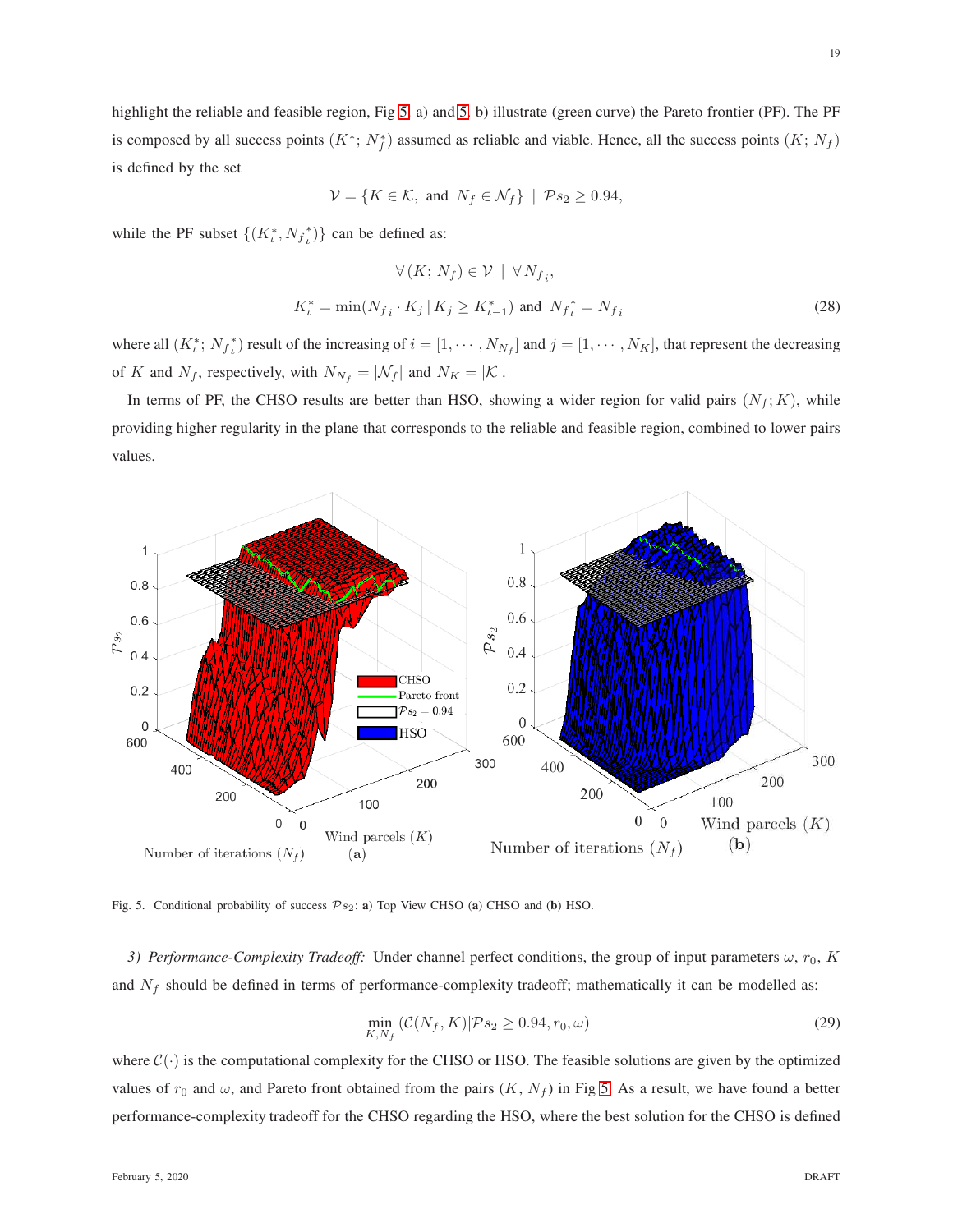<span id="page-19-1"></span>as  $K = 132$  and  $N_f = 180$ , i.e.,  $C<sup>CHSO</sup> = 17.3705$  M flops. While the best solution for the HSO is defined by  $K = 228$  and  $N_f = 150$ , i.e.,  $C^{HSO} = 24.986$  M flops. This IPO framework is summarized in Table [VI.](#page-19-1)

TABLE VI CHSO AND HSO - OPTIMIZED INPUT PARAMETERS AND RESPECTIVE COMPLEXITY

| <b>Algorithm</b> | $r_0$                       | $\omega$ |     |     | $C$ [Mflops] |
|------------------|-----------------------------|----------|-----|-----|--------------|
| <b>CHSO</b>      | $[5.10^{-6}; 5.10^{-5}]$    | 1.6975   | 132 | 180 | 17.371       |
| <b>HSO</b>       | $[6 \pm 0.5] \cdot 10^{-7}$ | 0.2839   | 228 | 150 | 24.986       |

## <span id="page-19-0"></span>*C. Power Allocation under Perfect Channel Conditions*

Assuming IPO procedure has been performed previously, the power allocation per channel across iterations can be obtained, as illustrated in Fig. [6.](#page-20-1) In the simulations, it has been assumed perfect channel estimation, optical network operating at the BoL and static scenario, with routes, distances and bit rates given in Table [II,](#page-13-1) as well as physical parameters values following Table [III.](#page-14-0) The general parameters of the algorithms are adopted from the Table [IV,](#page-15-0) while performance and complexity parameters are adopted from the Table [VI,](#page-19-1) being  $r_0 = 5.8318 \cdot 10^{-6}$ (CHSO) and  $r_0 = 6.1873 \cdot 10^{-7}$  (HSO). Indeed, the power allocation per channel reaches full convergence for both algorithms. The horizontal dashed lines represent the power allocation per channel obtained via gradient descent procedure, which is an analytical method that has been used to validate convergence of both hurricane heuristic methods.

Regarding the results in Fig. [6,](#page-20-1) the following metrics have been calculated to the CHSO and HSO: *a*) the mean integral absolute value of the residual margin for the M-channels during time-window resulted equal to 19.1287 dB and 23.1334 dB, respectively; the maximum PP all the channels (max $(\overline{p})$ ) at the last iteration of 3.3811·10<sup>-4</sup> dB and 1.4014·10<sup>-3</sup> dB, respectively; *b*) mean settling iteration of all the users  $(\overline{i_s})$ , assuming tolerance around 10<sup>-4</sup> for the M channels (i.e.,  $p^* - p \leq 1 \cdot 10^{-7}$ ), results in  $\approx 79$  and  $\approx 129$  iterations, respectively. In this sense, the superiority from the CHSO is evident. Besides, Fig. [6](#page-20-1) presents overshooting and undershooting during the power allocation, which is much more noticiable in the HSO convergence. This behaviour is called sub-damped, where the transient responses are oscillatory and the closed-loop poles are complex conjugates.

Fig. [7.](#page-21-0)a) depicts the quality of the solution by the NMSE analysis from Fig. [6.](#page-20-1) In this figure, three main behaviors are highlighted through the circles  $c_1$ ,  $c_2$  and  $c_3$ . The point  $c_1(n = 53)$  represents the ability of the CHSO to find a better candidate solution in few iterations, *i.e.*, it found a NMSE =  $1.76 \cdot 10^{-4}$ , while the HSO was able to attain NMSE= 0.1965. The intermediate point  $c_2$  ( $n = 93$ ) represents the CHSO around a good candidate solution, in consequence of its more exploitative nature, it is a region which the CHSO can be slower than HSO. In this region, the NMSE reduction are of order of 2.0451 $\cdot 10^{-6}$  and 9.4385 $\cdot 10^{-5}$ , for CHSO; and 4.3480 $\cdot 10^{-3}$ and  $= 2.2552 \cdot 10^{-2}$ , for HSO.  $c_3$  represents the CHSO ability to achieve a better solution at the last iteration: the CHSO found a NMSE=  $4.87768 \cdot 10^{-5}$ ; and HSO found a NMSE=  $8.9501 \cdot 10^{-5}$  for the HSO. Besides, in range of  $n = 1$  to 53 is evident the instability by HSO, due to its lower exploitative capacity for the power launch (or initial power of the eye) of 0 dbm. Therefore, the best power allocation capacity from CHSO is clear.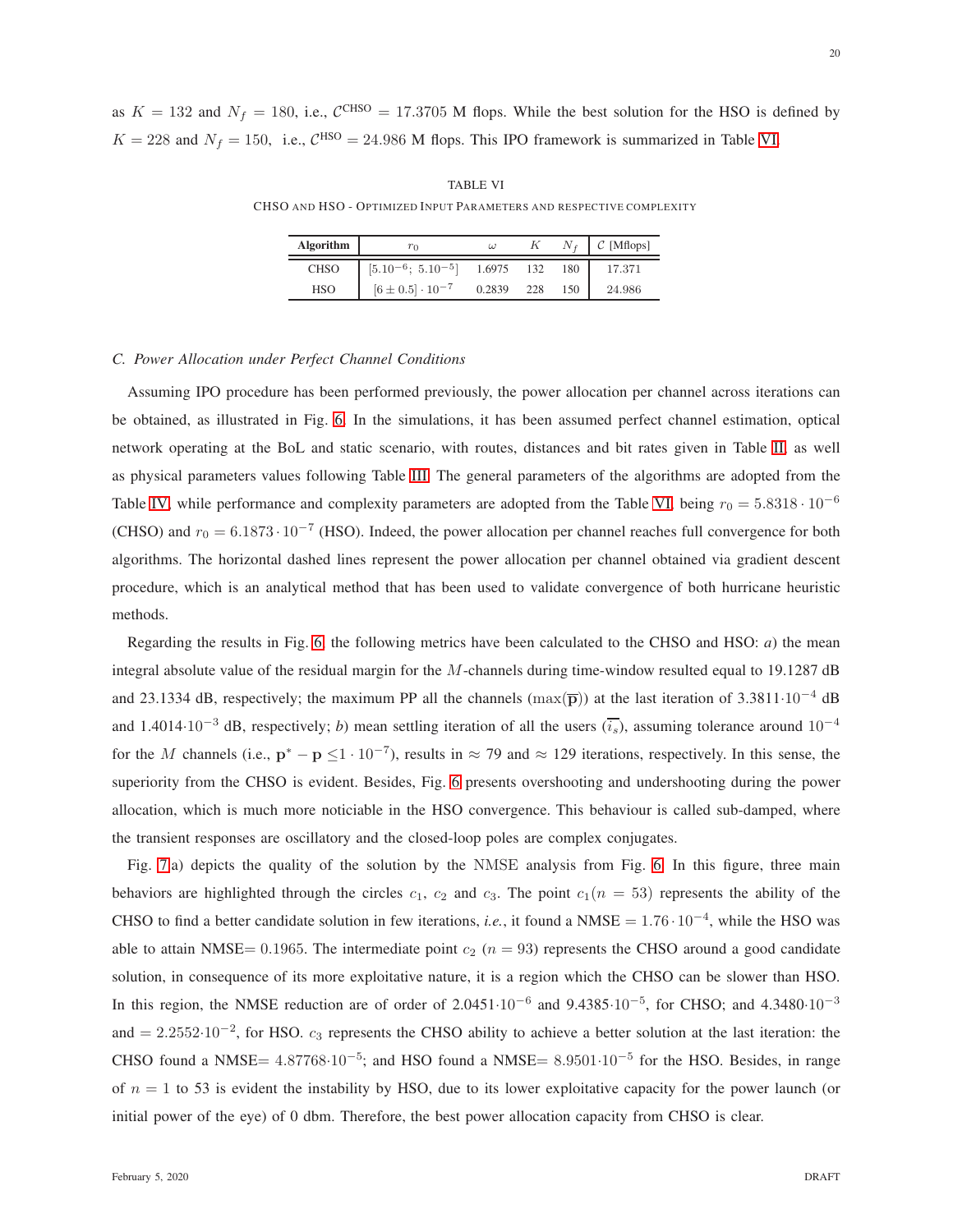

<span id="page-20-1"></span>Fig. 6. Power allocation per channel *versus* the number of iterations: a) CHSO; b) HSO. Dashed lines in both graphs represent GD solution.

## <span id="page-20-0"></span>*D. Power Allocation under Imperfect Channel Conditions*

In order to evaluate the CHSO and HSO effectiveness in terms of optimal power allocation, three analysis for channel conditions were carried out: a) non-perfect monitoring of the OPMs, in section [V-D1;](#page-20-2) b) channel ageing effects, in section [V-D2;](#page-22-0) c) power instability, in section [V-D3.](#page-23-0) The general parameters values adopted for both algorithms are described Table [IV,](#page-15-0) while input parameters are depicted in Table [VI,](#page-19-1) with the choice of  $r_0 = 5.8318 \cdot 10^{-6}$  (CHSO) and  $r_0 = 6.1873 \cdot 10^{-7}$  (HSO).

<span id="page-20-2"></span>*1) Non-perfect monitoring of the OPMs:* there is an inaccuracy in the monitoring of the OPMs. Here, it is considered as a random variable  $\epsilon_i \sim \mathcal{LN}(\mu, \sigma)$ , where  $\mu = 0$  dB and  $\sigma = 0.16$  dB. These monitoring uncertainties corresponds to a maximum error  $\epsilon_{i_{\text{max}}} = 0.6$  dB with high probability (> 0.9995), commonly adopted in the optical networks considering inaccuracies from the OPMs [\[37\]](#page-27-7), [\[38\]](#page-27-8), [\[39\]](#page-27-9). This error is added into ith SNR during the power allocation procedure. Moreover, the adopted scenario assumes an operation at the BoL without power instability.

Fig. [7.](#page-21-0)b) depicts the velocity and the tendency of convergence, as well as the quality of the solutions. As can be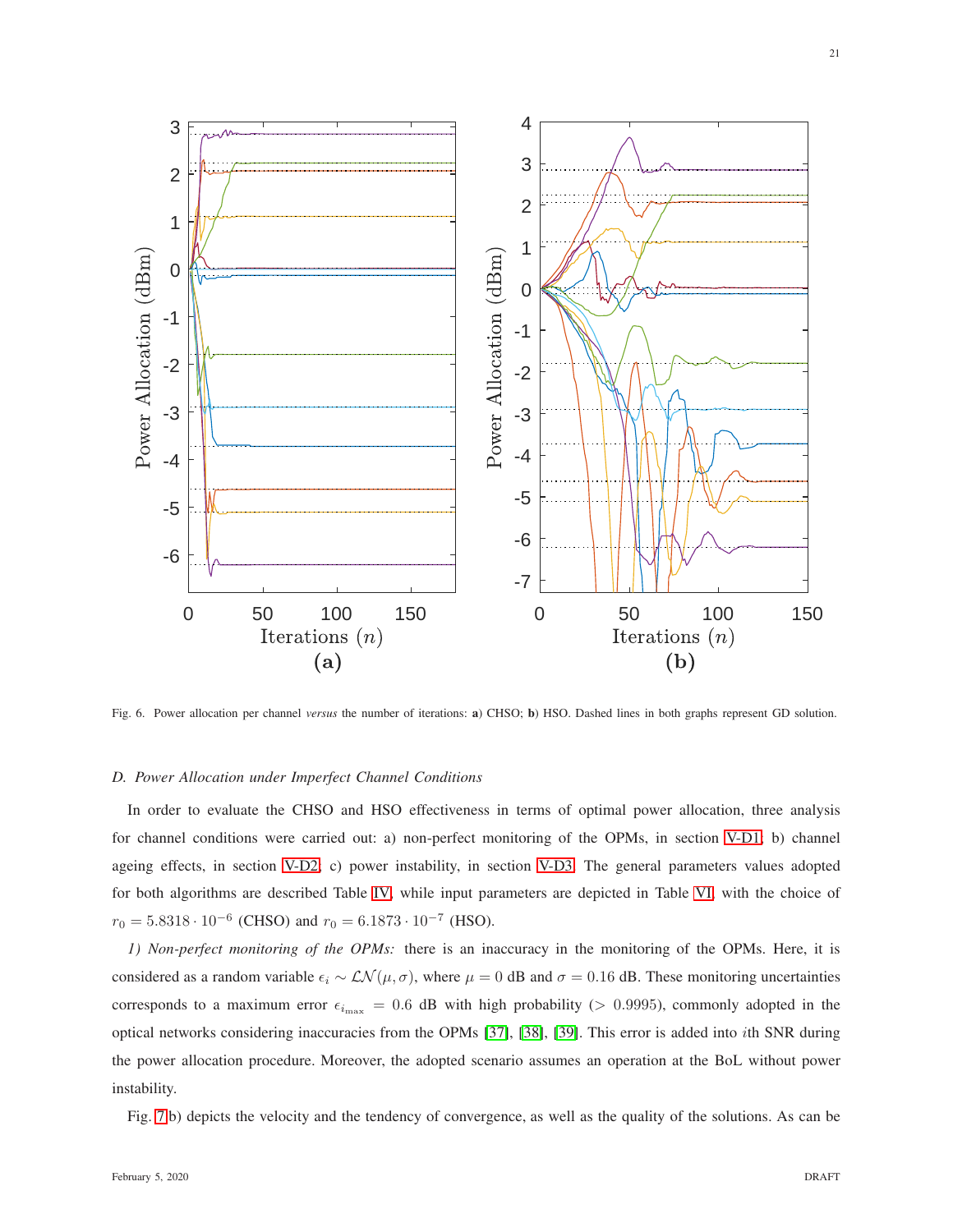

<span id="page-21-0"></span>Fig. 7. Normalized mean square error (NMSE) against the number of iterations for CHSO and HSO algorithm operating under perfect and imperfect channel conditions.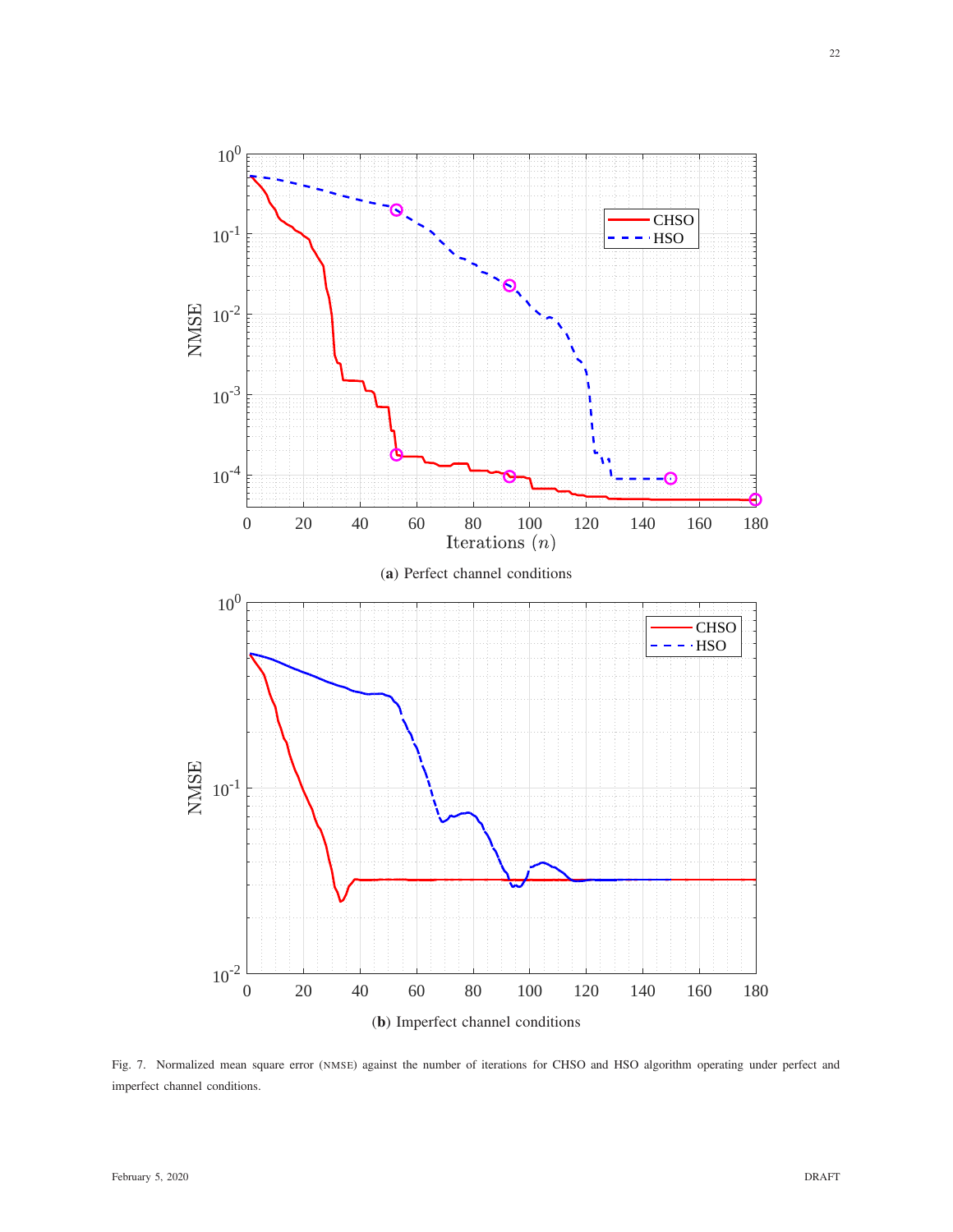observed, there is a decrease in the NMSE with the increase in the number of iterations. It is noticed that for early iterations the CHSO achieves better convergence performance when compared to HSO. In terms of convergence velocity, the CHSO (at  $n = 42$ ) is able to attain a NMSE =  $3.2 \cdot 10^{-2}$  approximately three times faster than HSO  $(n = 123)$ . On the other hand, similar NMSE values are found in the later iterations, *i.e.*,  $n \ge 125$  iteration, where both algorithms achieve an asymptotic NMSE  $\approx 3.21 \cdot 10^{-2}$ . Those results are affected by the OPMs inaccuracies. Indeed, comparing both algorithms performance operating under perfect monitoring condition, Fig. [7.](#page-21-0)a), the same asymptotic NMSE value has not been observed in both schemes. In this ideal scenario, the maximum power penalty resulted in  $p_{i_{\text{max}}}^{\text{CHSO}} = 0.26042$  dB and  $p_{i_{\text{max}}}^{\text{HSO}} = 0.26037$  dB.

<span id="page-22-0"></span>*2) Channel ageing effects:* Under equipment ageing effects, Fig. [8](#page-22-1) proposes analyze the power penalty trend against a multi-period incremental assuming  $\tau = [0, 2, 4, \cdots, 10]$  years, representing the effect of ageing from BoL to EoL network. It illustrates the expected value of the power penalty from M-channels ( $\mathbb{E}[\overline{p}]$ ) across the time, as well as their respective standard deviation ( $\sigma_{\overline{p}}$ ). The ageing from the parameters is assumed as a linear function of time  $\tau$ .



<span id="page-22-1"></span>Fig. 8. (a) Expected value of power penalty for M-channels across time (at years),  $\mathbb{E}[\overline{p}]$ , and (b) their respective standard deviation ( $\sigma_{\overline{p}}$ ), for the CHSO and HSO.

Elaborate further, it is possible to see in Fig. [8,](#page-22-1) that CHSO performs better when compared to the HSO.  $\mathbb{E}[\bar{p}]$  and  $\sigma_{\overline{p}}$  are measured with the objective of evaluating the lower and upper bound of the power penalty of M-channels during EON lifetime. The upper and lower bound target are defined by  $\Lambda_1$  and  $\Lambda_2$ , resulting in a power penalty of  $\bar{p}_i^- = -1.7407 \cdot 10^{-2}$  [dB] and  $\bar{p}_i^+ = 4.3427 \cdot 10^{-4}$  [dB] respectively. In other words,  $\Psi_{\min} = \Psi^* - \Lambda_1$  is adopted as the minimum RM necessary to found the BER<sup>\*</sup>, whille  $\Psi_{\text{max}} = \Psi^* + A_2$  is adopted as the maximum RM to found the BER<sup>∗</sup>. In case of the maximum RM, CHSO is better than HSO, achieving a maximum value of  $\mathbb{E}[\overline{p}] \approx 3.4730 \cdot 10^{-3}$  dB at  $\tau = 2$  against  $\mathbb{E}[\overline{p}] \approx 1.5863 \cdot 10^{-1}$  dB at  $\tau = 0$ . In terms of minimum RM, the CHSO found BER<sup>\*</sup> all the time, a consequence of  $\mathbb{E}[\bar{p}] \approx -6.0805 \cdot 10^{-4}$  dB  $\leq \Psi_{\text{min}}$  at  $\tau = 6$ , while the HSO does not found BER<sup>\*</sup>, a consequence of  $\mathbb{E}[\bar{\mathbf{p}}] \approx -3.9924 \cdot 10^{-1}$  dB  $\geq \Psi_{\text{min}}$  at  $\tau = 10$ . Therefore, the CHSO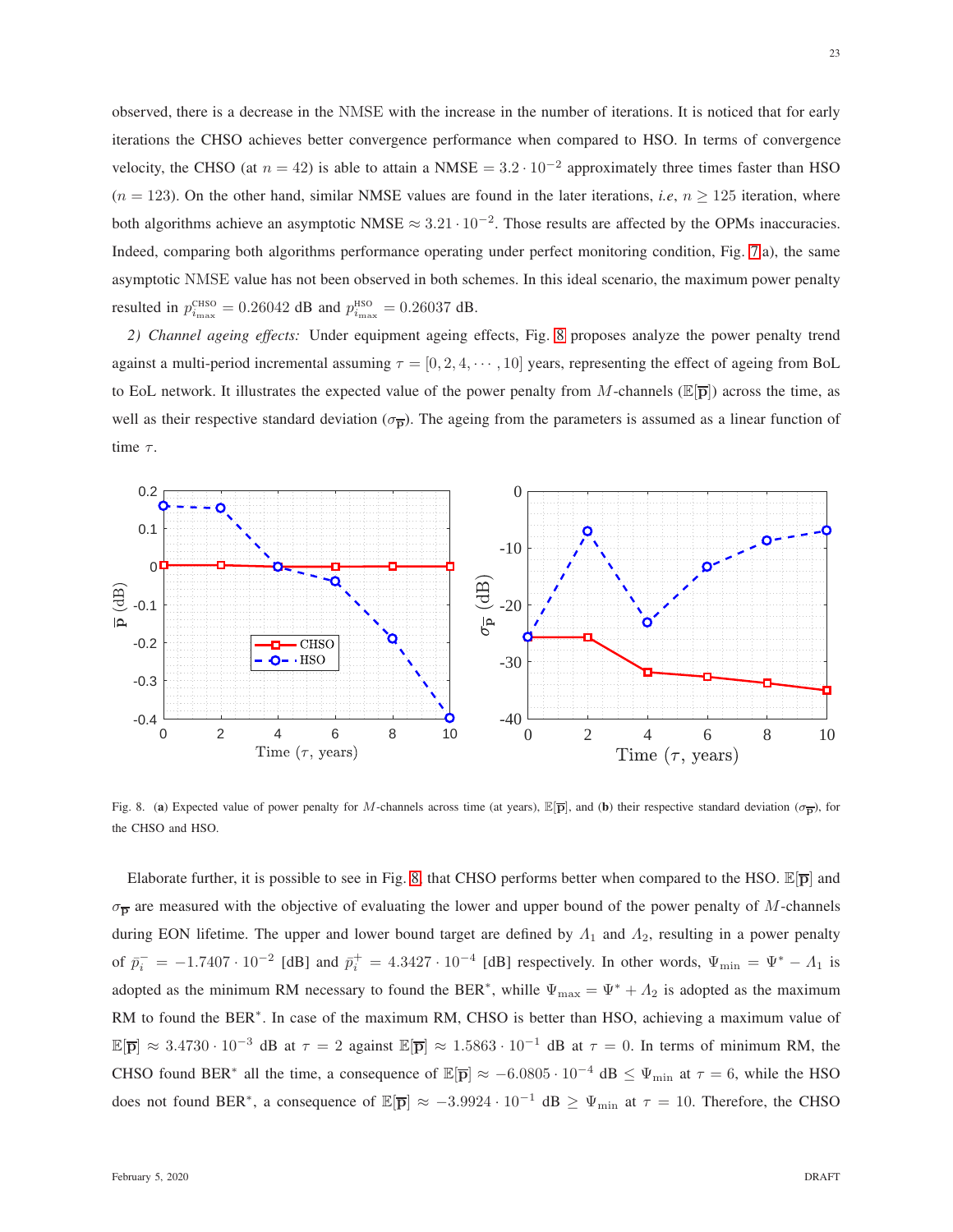and HSO resulted at a margin increasing of 6.0805 · 10−<sup>4</sup> dB and 3.9924 · 10−<sup>1</sup> dB, respectively, and presented a better saving energy. Besides, the  $\sigma_{\overline{p}}$  values found demonstrated that CHSO is more stable than HSO in terms of minimum energy expenditure to achieve the BER∗ . In this context, CHSO is effective to mitigate the channel ageing effects.

<span id="page-23-0"></span>*3) Power Instability:* Assuming now a dynamic scenario characterized by power instability or perturbation, which can represent dropping or adding channels to the EON. After node add-drop channels an undesired effect reaches the surviving channels, herein modeled as a sine function in eq. [\(14\)](#page-6-0), where  $A_{\text{pert}} = 0.8$  dB and  $f=0.5$  Hz represents overshoot and undershoot maximum adopted in the project of EDFA compensation of  $\pm 1$  dB. Theses values assured the drops of the two routes, simultaneously [\[35\]](#page-27-5).

In simulations of Fig. [9,](#page-23-1) a dynamic scenario has been modeled assuming a network optimized to operate with 12 users, such as in Table [II](#page-13-1) and Fig. [2.](#page-13-0) Thus, a fast variation is introduced at the node 8, where  $\mathcal{R}_{10}$  and  $\mathcal{R}_{11}$  are dropped at the iteration 30. This dropping results in four surviving channels ( $\mathcal{R}_4$ ,  $\mathcal{R}_8$ ,  $\mathcal{R}_9$  and  $\mathcal{R}_{12}$ ) forward. These channels are affected by power fluctuations from node 8 to D. The interval of perturbation occurs at  $30 < n \leq 49$ .



<span id="page-23-1"></span>Fig. 9. NMSE for a dynamic scenario characterized by a power perturbation (pert) occuring in between  $30 < n \leq 49$  iterations. Two channels are dropped,  $\mathcal{R}_{10}$  and  $\mathcal{R}_{11}$ , and three situation are taken: without compensation and compensation via CHSO and HSO.

Elaborating furhter, Fig. [9](#page-23-1) illustrates the effect of the power perturbation under three situations: with and without compensation from CHSO and HSO. In case of no compensation, the launch power is assumed as optimized from the CHSO, and power adjustment is not carried out after the drop of the two channels. In other words, the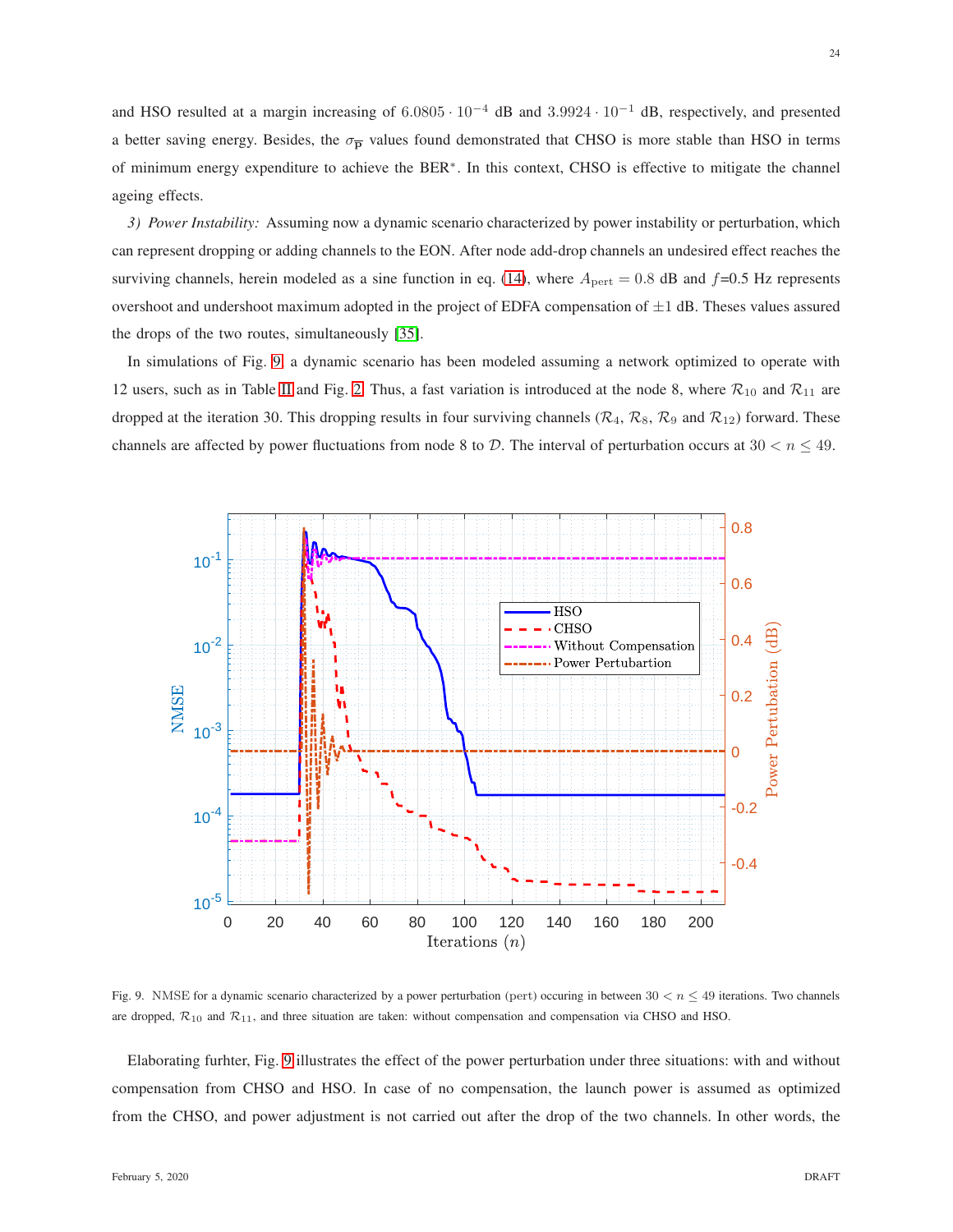$NMSE[210] = 1.0406 \cdot 10^{-1}$ . However, performance improvment can be attained deploying compensation in HSO and CHSO, resulting in a NMSE $[210] = 1.7455 \cdot 10^{-4}$  and  $1.2874 \cdot 10^{-5}$ , respectively. It is evident the CHSO ability to escape from local minimum around  $n = 100$ , as well as the behavior of both algorithms in the sense of following the power perturbation and in achieving the optimal power in latter iterations.

A comparison between the initial and final NMSE value showed that for the HSO, similar values are found, *i.e.*,  $NMSE_1 = 1.7946 \cdot 10^{-4}$  and  $NMSE[1] = 1.7455 \cdot 10^{-4}$ ; and for the CHSO, a better final value is found, *i.e.*, a gap of ∆NMSE= 3.76 · 10<sup>-5</sup>. Therefore, the power allocation assuming fluctuation from drop channels is validated and a better performance is found by the CHSO.

# <span id="page-24-0"></span>*E. Complexity*

The computational complexity is evaluated in terms of mathematical operations and number of channels. In asymptotic terms, the HSO and CHSO have complexity of order of  $\mathcal{O}(M^2)$ . On the other hand, the complexity of GD algorithm is of order of  $\mathcal{O}(M^3)$ , as described in section [IV-A.](#page-9-0) Aiming at attaining more accuracy in the complexity analyses, we have considered the mathematical operations from eqs. [\(23\)](#page-9-1), [\(24\)](#page-9-2) and [\(25\)](#page-10-1). Three different system loadings have been adopted: A has 12 channels (2,2 Tbps), as described in Table II and Fig. [2;](#page-13-0) **B** has 120 channels (22 Tbps); and  $\bf{C}$  has 240 channels (44 Tbps).  $\bf{B}$  and  $\bf{C}$  have the same topology of  $\bf{A}$ , however theirs routes result of 10 and 20 times of A ( $\mathcal{R}_1, \dots, \mathcal{R}_{12}$ ), respectively. Those scenarios assume perfect channel conditions: operation at the BoL, static operation, and perfect monitoring of channel.

Fig. [10](#page-25-5) depicts the averaged computational complexity for the three algorithms operating under A, B and C scenarios. It also assumes optimized parameters from the Table [VI.](#page-19-1) Those parameters result the worst-case for the computational complexity, i.e., K and  $N_f$  can be reduced due to the increasing of M-channels and  $r_0$ , while  $\omega$  can be reduced due to the increasing of non-linear effect. The CHSO has resulted in lower complexity than two methods. In addition, the computational complexity can be reduced by considering re-optimization of input parameters for any network operating conditions.

## VI. CONCLUSIONS

The CHSO method proved to be a promising technique to resource allocation in elastic optical networks, especially by Nyquist wavelength division multiplexing (WDM) super-channels, combining competitive convergence speed, control capacity, non-linear effects mitigation, higher probability of success in lower iterations and lower penalties. The CHSO has demonstrated a higher ability to escape of local minimum caused by non-linear effects in scenarios where higher bit rates are required. The optimized parameters presented robustness considering conditional probability of success. Moreover, it resulted in a computational complexity in the order of  $\mathcal{O}(M^2)$ , much lower than the gradient descent method (of order of  $\mathcal{O}(M^3)$ ), and marginally lower compared to the conventional HSO.

The conventional HSO has presented inferior performance regarding the CHSO. In terms of the optimization of parameters, a narrow conditional probability of success was found, resulting in a low ability for absorption of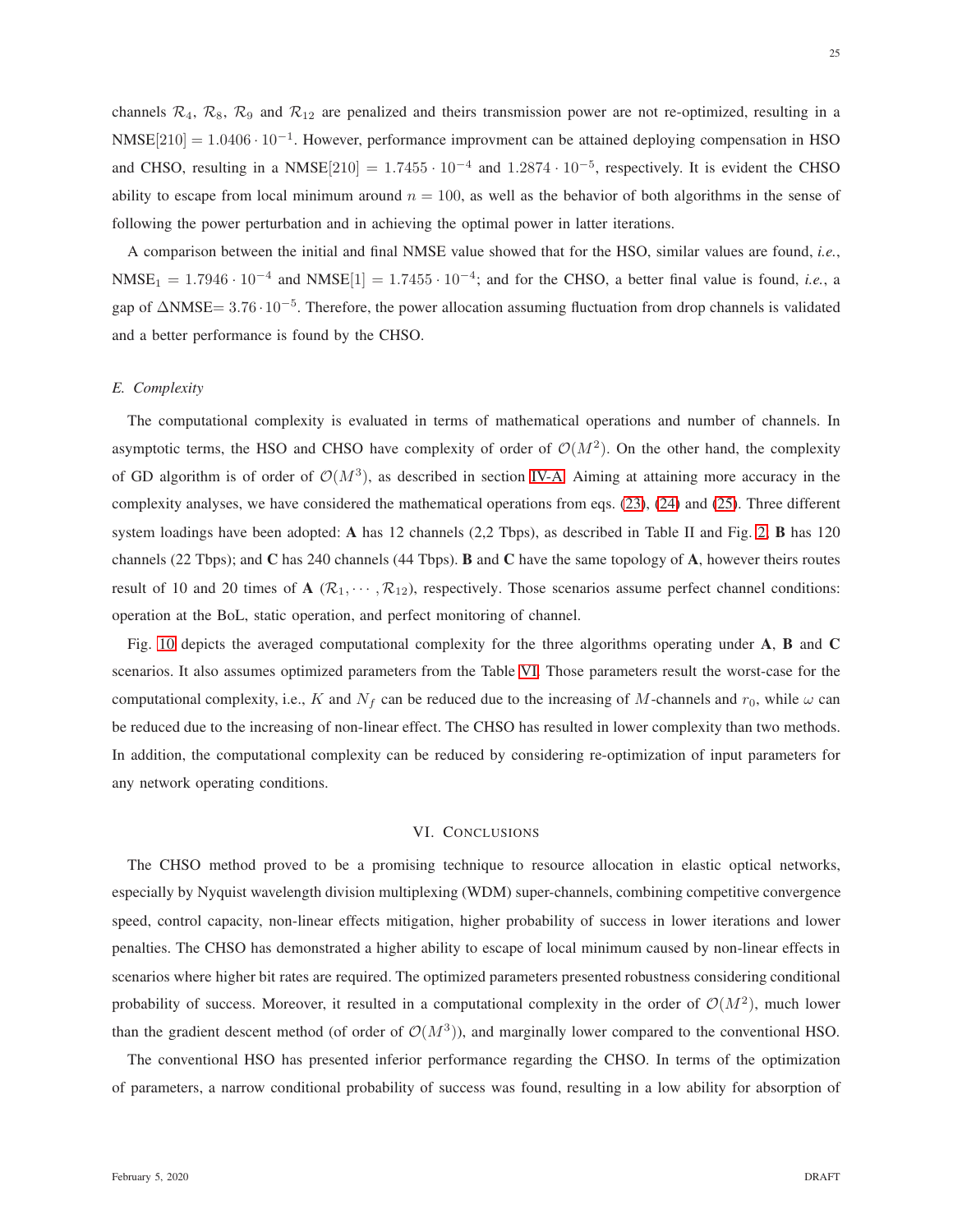

<span id="page-25-5"></span>Fig. 10. Complexity computational for three different channel scenarios: CHSO, HSO and GD optical power allocation methods.

ageing effects and vast-variations, a consequence of higher sensibility to the parameters variation. Moreover, it was found worse penalties and lower convergence speed in case of dynamic scenarios.

The CHSO performs power allocation in EONs with better performance-complexity tradeoff regarding both the HSO and the analytical GD method, considering non-perfect monitoring of OPMs, channel ageing effects and dynamic scenario, that are the main realistic conditions from EONs operations. Such advantages result in a better margin reduction, energy efficiency improvement, and cost limitations. In summary, inserting chaotic map procedure into the HSO (or CHSO) brought better performance-complexity balancing tradeoff.

### **REFERENCES**

- <span id="page-25-1"></span><span id="page-25-0"></span>[1] A. Klekamp and U. Gebhard, "Performance of elastic and mixed-line-rate scenarios for a real ip over dwdm network with more than 1000 nodes," *Journal of Optical Communications and Networking*, vol. 5, no. 10, pp. A28–A36, 2013.
- <span id="page-25-2"></span>[2] P. Soumplis, K. Christodoulopoulos, M. Quagliotti, A. Pagano, and E. Varvarigos, "Multi-period planning with actual physical and traffic conditions," *IEEE/OSA Journal of Optical Communications and Networking*, vol. 10, no. 1, pp. A144–A153, 2018.
- <span id="page-25-3"></span>[3] M. Kanj, E. Le Rouzic, J. Meuric, and B. Cousin, "Optical power control in translucent flexible optical networks with gmpls control plane," *IEEE/OSA Journal of Optical Communications and Networking*, vol. 10, no. 9, pp. 760–772, 2018.
- <span id="page-25-4"></span>[4] P. Soumplis, K. Christodoulopoulos, M. Quagliotti, A. Pagano, and E. Varvarigos, "Network planning with actual margins," *Journal of Lightwave Technology*, vol. 35, no. 23, pp. 5105–5120, 2017.
- [5] B. Birand, H. Wang, K. Bergman, D. Kilper, T. Nandagopal, and G. Zussman, "Real-time power control for dynamic optical networksalgorithms and experimentation," *IEEE Journal on Selected Areas in Communications*, vol. 32, no. 8, pp. 1615–1628, 2014.

26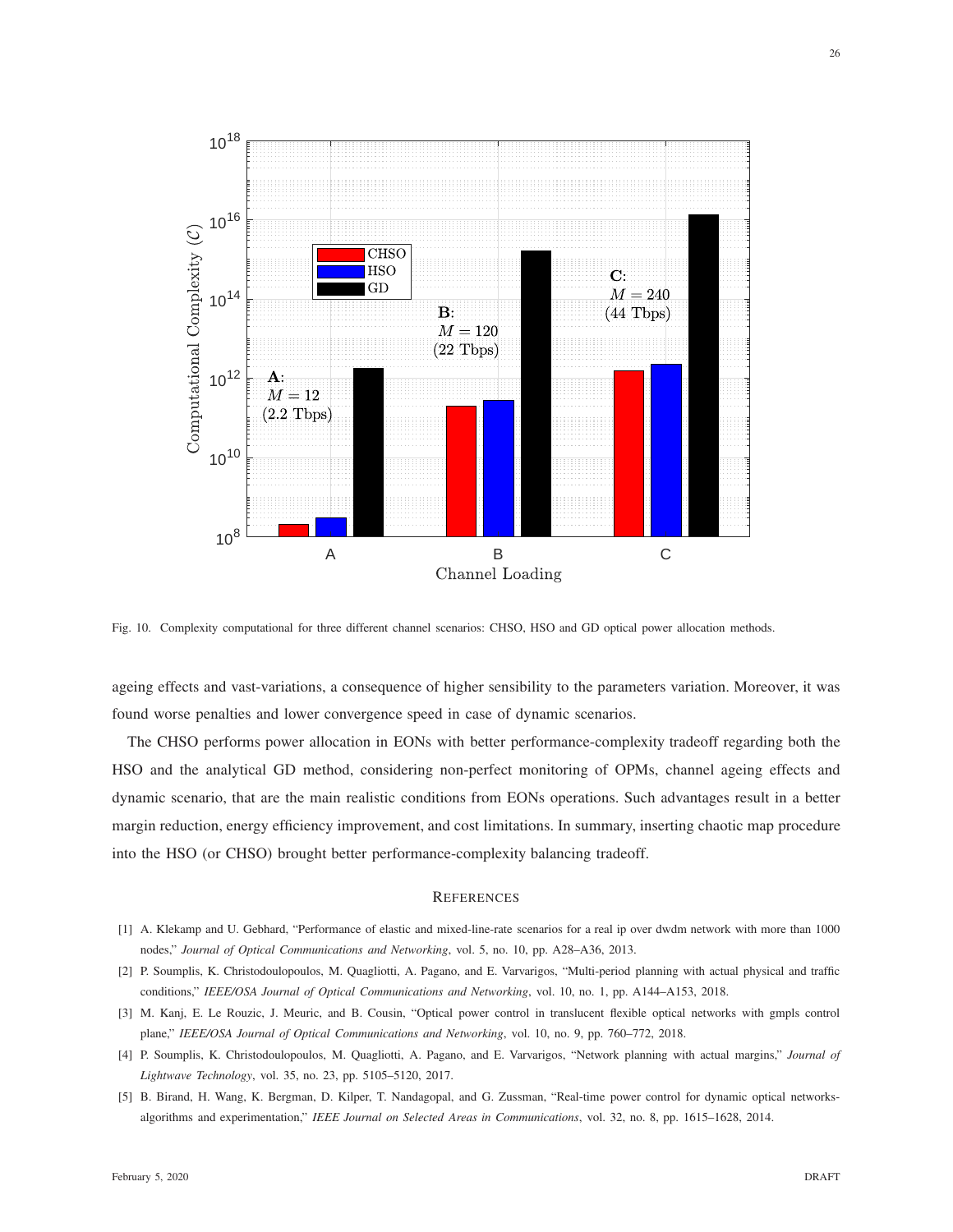- <span id="page-26-1"></span><span id="page-26-0"></span>[6] L. R. R. dos Santos, F. R. Durand, and T. Abrão, "Adaptive power control algorithm for dynamical transmitted power optimization in mixed-line-rate optical networks," *IEEE Communications Letters*, vol. 22, no. 10, pp. 2032–2035, 2018.
- <span id="page-26-2"></span>[7] E. Seve, J. Pesic, C. Delezoide, S. Bigo, and Y. Pointurier, "Learning process for reducing uncertainties on network parameters and design margins," *Journal of Optical Communications and Networking*, vol. 10, no. 2, pp. A298–A306, 2018.
- [8] M. Bouda, S. Oda, O. Vassilieva, M. Miyabe, S. Yoshida, T. Katagiri, Y. Aoki, T. Hoshida, and T. Ikeuchi, "Accurate prediction of quality of transmission based on a dynamically configurable optical impairment model," *Journal of Optical Communications and Networking*, vol. 10, no. 1, pp. A102–A109, 2018.
- <span id="page-26-4"></span><span id="page-26-3"></span>[9] L. D. N. Calleja, S. Spadaro, J. Perelló, and G. Junyent, "Cognitive science applied to reduce network operation margins," *Photonic Network Communications*, vol. 34, no. 3, pp. 432–444, 2017.
- <span id="page-26-5"></span>[10] Y. Pan and L. Pavel, "Osnr game optimization with link capacity constraints in general topology wdm networks," *Optical Switching and Networking*, vol. 11, pp. 1–15, 2014.
- <span id="page-26-6"></span>[11] C. Rottondi, L. Barletta, A. Giusti, and M. Tornatore, "Machine-learning method for quality of transmission prediction of unestablished lightpaths," *IEEE/OSA Journal of Optical Communications and Networking*, vol. 10, no. 2, pp. A286–A297, 2018.
- <span id="page-26-7"></span>[12] C. A. P. Martinez, F. R. Durand, and T. Abrão, "Energy-efficient QoS-based ocdma networks aided by nonlinear programming methods," *AEU - International Journal of Electronics and Communications*, vol. 98, pp. 144 – 155, 2019.
- <span id="page-26-8"></span>[13] L. Kumar, V. Sharma, and A. Singh, "Feasibility and modelling for convergence of optical-wireless network – a review," *AEU - International Journal of Electronics and Communications*, vol. 80, pp. 144 – 156, 2017.
- <span id="page-26-9"></span>[14] I. Roberts, J. M. Kahn, and D. Boertjes, "Convex channel power optimization in nonlinear wdm systems using gaussian noise model," *Journal of Lightwave Technology*, vol. 34, no. 13, pp. 3212–3222, 2016.
- <span id="page-26-10"></span>[15] S. Boyd and L. Vandenberghe, *Convex optimization*. Cambridge university press, 2004.
- <span id="page-26-11"></span>[16] L. dos Santos Coelho and V. C. Mariani, "Use of chaotic sequences in a biologically inspired algorithm for engineering design optimization," *Expert Systems with Applications*, vol. 34, no. 3, pp. 1905–1913, 2008.
- <span id="page-26-12"></span>[17] B. Alatas, E. Akin, and A. B. Ozer, "Chaos embedded particle swarm optimization algorithms," *Chaos, Solitons & Fractals*, vol. 40, no. 4, pp. 1715–1734, 2009.
- <span id="page-26-13"></span>[18] I. Rbouh and A. A. El Imrani, "Hurricane-based optimization algorithm," *AASRI Procedia*, vol. 6, pp. 26–33, 2014.
- <span id="page-26-14"></span>[19] R. M. Rizk-Allah, R. A. El-Sehiemy, and G.-G. Wang, "A novel parallel hurricane optimization algorithm for secure emission/economic load dispatch solution," *Applied Soft Computing*, vol. 63, pp. 206–222, 2018.
- <span id="page-26-15"></span>[20] A. H. Gandomi, X.-S. Yang, S. Talatahari, and A. H. Alavi, "Firefly algorithm with chaos," *Communications in Nonlinear Science and Numerical Simulation*, vol. 18, no. 1, pp. 89–98, 2013.
- <span id="page-26-16"></span>[21] L. Yan, E. Agrell, H. Wymeersch, and M. Brandt-Pearce, "Resource allocation for flexible-grid optical networks with nonlinear channel model," *Journal of Optical Communications and Networking*, vol. 7, no. 11, pp. B101–B108, 2015.
- <span id="page-26-17"></span>[22] P. Poggiolini, G. Bosco, A. Carena, V. Curri, Y. Jiang, and F. Forghieri, "The gn-model of fiber non-linear propagation and its applications," *Journal of lightwave technology*, vol. 32, no. 4, pp. 694–721, 2013.
- <span id="page-26-18"></span>[23] K. Cho and D. Yoon, "On the general ber expression of one-and two-dimensional amplitude modulations," *IEEE Transactions on Communications*, vol. 50, no. 7, pp. 1074–1080, 2002.
- <span id="page-26-19"></span>[24] A. Carena, V. Curri, G. Bosco, P. Poggiolini, and F. Forghieri, "Modeling of the impact of nonlinear propagation effects in uncompensated optical coherent transmission links," *Journal of Lightwave technology*, vol. 30, no. 10, pp. 1524–1539, 2012.
- <span id="page-26-20"></span>[25] Y. Pointurier, "Design of low-margin optical networks," *IEEE/OSA Journal of Optical Communications and Networking*, vol. 9, no. 1, pp. A9–A17, 2017.
- <span id="page-26-21"></span>[26] I. Sartzetakis, K. K. Christodoulopoulos, and E. M. Varvarigos, "On reducing optical monitoring uncertainties and localizing soft failures," in *2017 IEEE International Conference on Communications (ICC)*. IEEE, 2017, pp. 1–6.
- <span id="page-26-22"></span>[27] A. Nag, M. Tornatore, and B. Mukherjee, "On the effect of channel spacing, launch power, and regenerator placement on the design of mixed-line-rate optical networks," *Optical Switching and Networking*, vol. 10, no. 4, pp. 301–311, 2013.
- <span id="page-26-23"></span>[28] J. Pesic, T. Zami, P. Ramantanis, and S. Bigo, "Faster return of investment in wdm networks when elastic transponders dynamically fit ageing of link margins," in *2016 Optical Fiber Communications Conference and Exhibition (OFC)*. IEEE, 2016, pp. 1–3.
- [29] S. Iyer and S. P. Singh, "Investigation of launch power and regenerator placement effect on the design of mixed-line-rate (mlr) optical wdm networks," *Photonic network communications*, pp. 1–17, 2017.